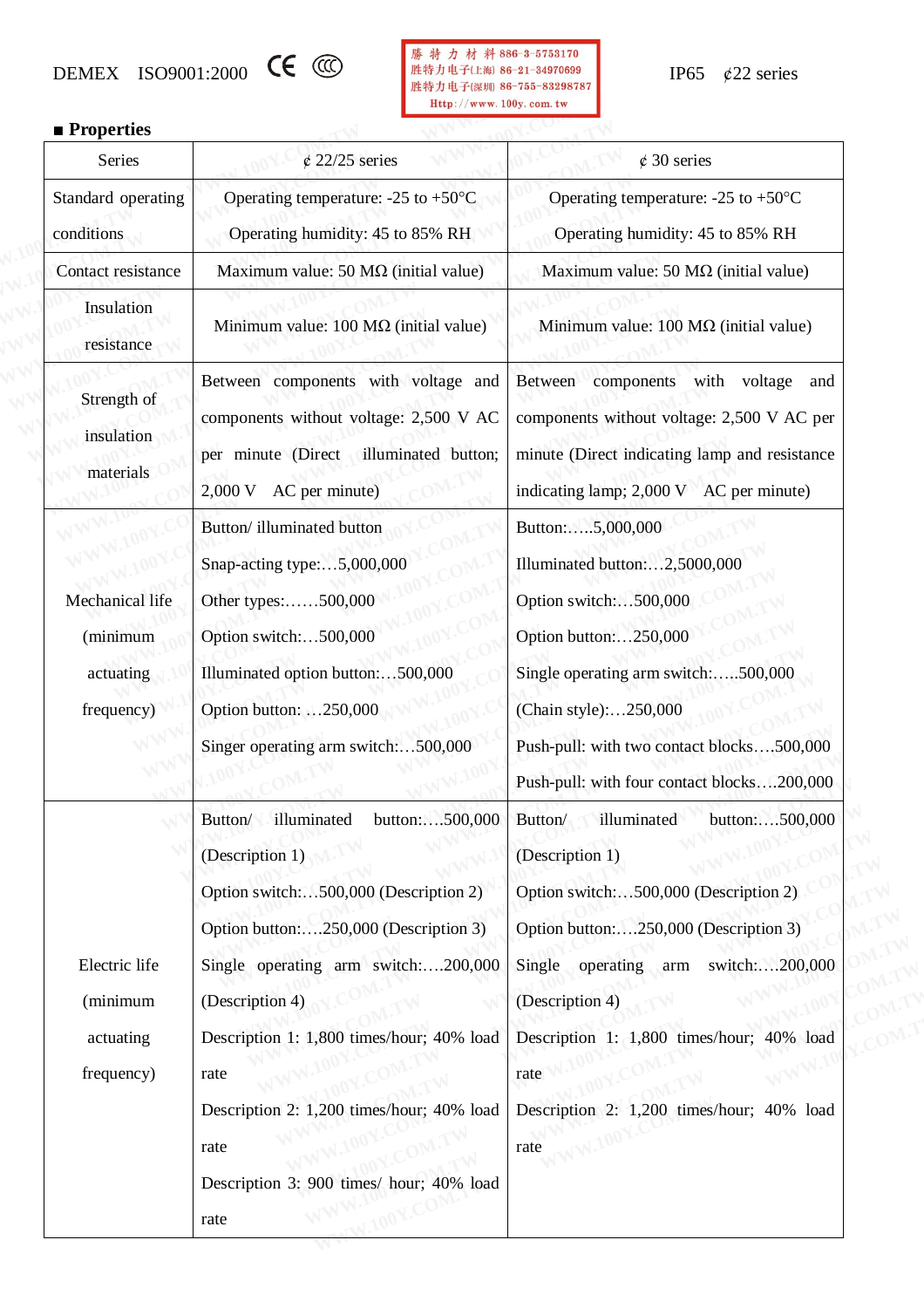#### ■ **Descriptions**

| <b>Descriptions</b>                        |                                                                                                           |              | Dimensions (mm)                                                                                                                                                                                  |                               |                           |
|--------------------------------------------|-----------------------------------------------------------------------------------------------------------|--------------|--------------------------------------------------------------------------------------------------------------------------------------------------------------------------------------------------|-------------------------------|---------------------------|
| Operating<br>temperature                   | $-25+50$ °C (no freezing)                                                                                 |              | <b>Series</b>                                                                                                                                                                                    |                               | $\oint$ 22<br>serie       |
| Storage                                    | $-40+80$ °C (no freezing)                                                                                 |              | D (Perforate dimension)                                                                                                                                                                          |                               | $\notin$ 22.              |
| temperature<br>Operating                   |                                                                                                           |              | A (Standard vertical spacing)                                                                                                                                                                    |                               | 50<br>(45 <sub>mr</sub> ) |
| humidity                                   | 40-85% RH (no condensation)                                                                               |              | Round                                                                                                                                                                                            |                               | 30                        |
| Contact<br>resistance                      | Maximum: 50 $M\Omega$ (initial value)                                                                     |              | Square<br>$\phi$ 25 mushroom headed                                                                                                                                                              |                               | 30                        |
| Insulation<br>resistance                   | Minimum: $100 \text{ M}\Omega$                                                                            |              | component<br>$\phi$ 40 mushroom headed                                                                                                                                                           |                               |                           |
| Strength of                                | Between components with voltage and                                                                       | B            | component                                                                                                                                                                                        |                               | 40                        |
| insulation<br>materials                    | components without voltage: 2,500 V AC,<br>one minute<br>Direct illuminated push button 2,000 V           |              | Mushroom<br>with<br>component<br>protective sleeve                                                                                                                                               | headed<br>full                |                           |
|                                            | AC, one minute<br>Button switch and illuminated button                                                    |              | Option bar component<br>2 or 3 positions                                                                                                                                                         |                               | 39                        |
| Mechanical<br>life                         | switch<br>Snap-acting type: 5,000,000 times<br>Other types: 500,000 times<br>Option switch: 500,000 times | Notes:       | 4 or 5 positions<br>The above minimum installation centre<br>is only applicable to switches with one o<br>(two contact blocks). When conducting<br>blocks (four contact blocks) installation, th |                               | 50                        |
| Electric life                              | Button and illuminated button: 500,000<br>times (1,800 times/hour, 40% load rate)                         |              | to centre spacing shall be determined by wi<br><b>Dimensions</b> (mm)                                                                                                                            |                               |                           |
|                                            | Option switch: 500,000 times (1,200)<br>times/hour, 40% load rate)                                        |              | Series                                                                                                                                                                                           | $\dot{\epsilon}$ 30<br>series |                           |
| Protection                                 | IP 65 (IEC 529)                                                                                           | A            | Round<br>(Standard<br>spacing)<br>Square                                                                                                                                                         | 42<br>55                      |                           |
| degree                                     | Lock style switch and illuminated option<br>switch: IP54                                                  |              | Round                                                                                                                                                                                            | 50                            |                           |
|                                            |                                                                                                           | $\, {\bf B}$ | Square                                                                                                                                                                                           | 50                            |                           |
| $\blacksquare$ Contact capacity<br>Maximum |                                                                                                           |              | Mushroom headed<br>component with full<br>protective sleeve                                                                                                                                      | 50                            |                           |
|                                            | $600$ V $\Lambda$ C/DC                                                                                    |              |                                                                                                                                                                                                  |                               |                           |

#### ■ Contact capacity

|         | $\blacksquare$ Contact capacity |           |     |     |             |      |      |            | Mushroom headed<br>component with full                                                                                     | 50            | Ø5                   |
|---------|---------------------------------|-----------|-----|-----|-------------|------|------|------------|----------------------------------------------------------------------------------------------------------------------------|---------------|----------------------|
|         | Maximum                         |           |     |     |             |      |      |            | protective sleeve                                                                                                          |               |                      |
| voltage |                                 |           |     |     | 600 V AC/DC |      |      |            | Big<br>mushroom<br>headed component                                                                                        | 67            | В                    |
| current | Maximum                         |           |     |     | 10 A AC/DC  |      |      | $A\&$<br>B | Big<br>mushroom<br>headed<br>component<br>with<br>protective                                                               | 76            |                      |
| voltage | Operating                       | 24V       | 48A | 50V | 11A         | 220V | 440V |            | sleeve<br>double<br>Square<br>buttons                                                                                      | 55            |                      |
|         | Resistive<br>(AC 12)            | 10A       |     | 10A | 10A         | 6A   | 2A   | Notes:     | single<br>Option<br>operating arm type<br>The                                                                              | 50<br>minimum | If<br>aluminum       |
| AC      | Inductive<br>(AC 15)            | 10A       |     | 7A  | 5A          | 3A   | 1A   |            | above<br>installation centre to centre spacing anti-rolling<br>is only applicable to switches with are not applied, $\phi$ |               | board<br>and<br>ring |
| DC      | Resistive<br>(DC 12)            | <b>8A</b> | 4A  |     | 2.2A        | 1.1A |      | one        | combination block (two<br>contact blocks). When conducting may not be used.                                                |               | 3.5/ $\phi$ 5 groove |
|         | Inductive<br>(DC 13)            | 4A        | 2A  |     | 1.1A        | 0.6A |      | two        | combination blocks<br>contact blocks) installation, the                                                                    | ⊦ (four       |                      |

The minimal load (reference value)=3V, AC/DC, 5mA (The applied range is subject to the operating conditions and load)

#### ■ **Dimensions (mm)**

|   | $\boldsymbol{\nu}$ minembromb (mini)                                     |              |                  |
|---|--------------------------------------------------------------------------|--------------|------------------|
|   | <b>Series</b>                                                            | $\oint$ 22   | $\mathcal{L}$ 25 |
|   |                                                                          | series       | series           |
|   | D (Perforate dimension)                                                  | $\oint$ 22.2 | $\notin$ 25.5    |
|   |                                                                          | 50           | 50               |
|   | A (Standard vertical spacing)                                            | (45mm)       | (45mm)           |
|   | Round                                                                    | 30           | 34               |
|   | Square                                                                   | 30           | 45               |
|   | $\phi$ 25 mushroom headed<br>component                                   |              | 35               |
|   | $\&$ 40 mushroom headed<br>component                                     | 40           |                  |
| B | <b>Mushroom</b><br>headed<br>component with<br>full<br>protective sleeve |              | 42               |
|   | Option bar component<br>2 or 3 positions                                 | 39           | 42               |
|   | 4 or 5 positions                                                         | 50           | 50               |
|   |                                                                          |              |                  |

The above minimum installation centre to centre spacing is only applicable to switches with one combination block (two contact blocks). When conducting two combination blocks (four contact blocks) installation, the minimum centre to centre spacing shall be determined by wirings.

#### ■ **Dimensions (mm)**

|      | times/hour, 40% load rate) |     |     |             | times (1.800 times/hour, 40% load rate)<br>Option switch: 500,000 times (1,200) |      |            | <b>Series</b>                                                          | $\mathcal{C}$ 30<br>series | D                   |
|------|----------------------------|-----|-----|-------------|---------------------------------------------------------------------------------|------|------------|------------------------------------------------------------------------|----------------------------|---------------------|
|      | IP 65 (IEC 529)            |     |     |             |                                                                                 |      | A          | (Standard<br>Round<br>spacing)                                         | 42                         |                     |
|      |                            |     |     |             | Lock style switch and illuminated option                                        |      |            | Square                                                                 | 55                         |                     |
|      | switch: IP54               |     |     |             |                                                                                 |      |            | Round                                                                  | 50                         |                     |
|      |                            |     |     |             |                                                                                 |      | B          | Square                                                                 | 50                         |                     |
| zity |                            |     |     |             |                                                                                 |      |            | Mushroom headed<br>component with full<br>protective sleeve            | 50                         | $\phi_{30}^{\circ}$ |
|      |                            |     |     | 600 V AC/DC |                                                                                 |      |            | Big<br>mushroom<br>headed component                                    | 67                         |                     |
|      |                            |     |     | 10 A AC/DC  |                                                                                 |      | $A\&$<br>B | Big<br>mushroom<br>headed<br>component<br>with<br>protective<br>sleeve | 76                         |                     |
|      | 24V                        | 48A | 50V | 11A         | 220V                                                                            | 440V |            | double<br>Square<br>buttons                                            | 55                         |                     |
|      | 10A                        |     | 10A | 10A         | 6A                                                                              | 2A   |            | single<br>Option<br>operating arm type                                 | 50                         | If                  |

 $\oint$  22/  $\oint$  25 series

 $\emptyset$  22series:  $\emptyset$ 3.5<br> $\emptyset$  25series:  $\emptyset$ 5

**Notes:** The above minimum installation centre to centre spacing is only applicable to switches with one combination block (two contact blocks). When conducting two combination blocks (four contact blocks) installation, the minimum centre to centre spacing shall be determined by wirings. **WWW.100Y.COM.TW WWW.100Y.COM.TW WWW.100Y.COM.TW** 0A 10A 6A 2A operating arm type 50 If aluminum<br>
7A 5A 3A 1A installation centre to centre spacing anti-rolling ring<br>
is only applicable to switches with are not applied,  $\phi$ <br>
2.2A 1.1A - one combination block (two 3.5/ **Notes:** The above minimum board and installation centre to centre spacing anti-rolling ring is only applicable to switches with are not applied,  $\phi$  one combination block (two 3.5/  $\phi$  5 groove contact blocks). When con **Example 18** 3A 1A installation centre to centre spacing anti-rolling ring<br>is only applicable to switches with are not applied,  $\phi$ <br>one combination block (two 3.5/  $\phi$  5 groove<br>contact blocks). When conducting may not b **EXECUTE:** IT: A LOCAL TRANSFERING SURVEY AND THE USE OF COMMON CONDUCTS AND COMMON CONDUCTS THAND ON COMMON CONTRANSTAND THE MANGEROV CONDINITY CONTRANSTRAND STATE SHALL DUCKS AND STATE SHALL DUCKS SURVEY AND STATE SHALL

If aluminum board and anti-rolling ring are not applied,  $\phi$  5 groove may not be used.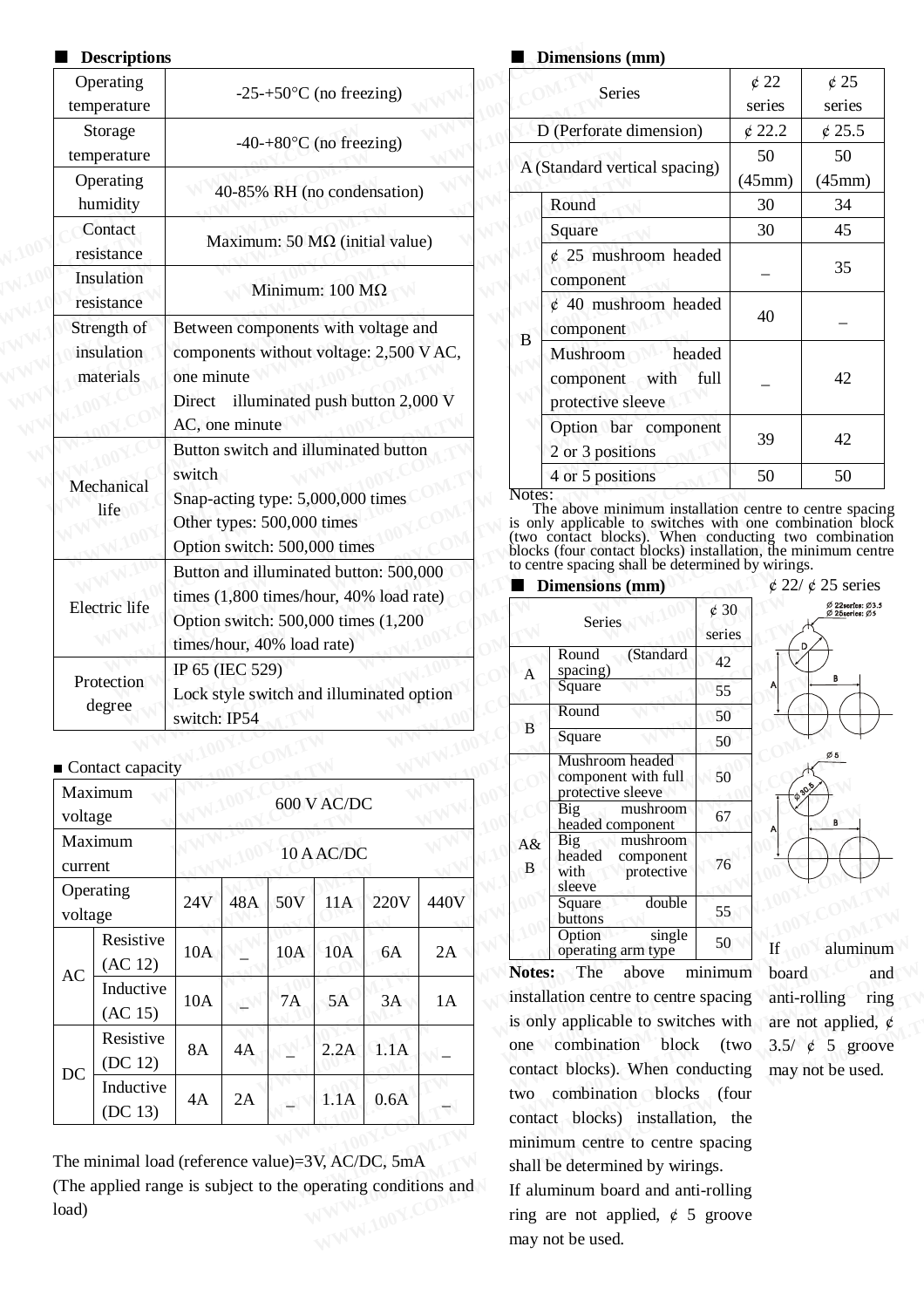## ■ **Button**

| Button<br>Style                      | Contacts                         | Model                                  |                      | Color code          | <b>Dimensions TW Series</b>                                                                |
|--------------------------------------|----------------------------------|----------------------------------------|----------------------|---------------------|--------------------------------------------------------------------------------------------|
|                                      |                                  | Momentary Action                       | Maintained Action    |                     |                                                                                            |
| Flat type                            | $\overline{\mathbf{NO}}$         | $\text{ABW110E}^*$                     | $AOW110E*$           |                     | M3.5 varing surver                                                                         |
|                                      | $\mathbb{I}\mathbb{N}\mathbb{C}$ | <b>ABW101E*</b>                        | <b>AOW101E*</b>      |                     | Panel thickness 1-6                                                                        |
|                                      | <b>INO-INC</b>                   | <b>ABW111E*</b>                        | $AOW111E*$           |                     | $\mathscr{C}$                                                                              |
|                                      | 2NO                              | AB W120E*                              | <b>AOW120E*</b>      |                     | 48.52 piece                                                                                |
| 地无产生时                                | 2NC                              | $\mathrm{AB}\,\mathrm{W102E}^*$        | $\mathrm{AOW102E}^*$ |                     | 68.5 pieces<br>$\longleftrightarrow$                                                       |
|                                      | 2NO-2NC                          | ABW122E*                               | $\mathrm{AOW122E}^*$ |                     |                                                                                            |
| Extended type                        | <b>INO</b>                       | <b>ABW110E*</b>                        | $\mathrm{AOW210E}^*$ |                     | M3.5 vátegyenv<br>Panel thickness 1-6                                                      |
|                                      | $\bf{INC}$                       | $\mathrm{AB}\,\mathrm{W110E}^\text{*}$ | $AOW201E*$           | $R-I$               |                                                                                            |
|                                      | <b>INO-INC</b>                   | $\text{ABW110E}^*$                     | $AOW211E*$           | $G -$               |                                                                                            |
|                                      | 2NO                              | <b>ABW110E*</b>                        | AOW220E*             | Yen                 | 48.52<br>68.5 piece<br>$\left  \leftarrow \right $                                         |
|                                      | 2NC                              | <b>ABW110E*</b>                        | $\mathrm{AOW202E}^*$ | $S-I$               |                                                                                            |
|                                      | $2NO-2NC$                        | <b>ABW110E*</b>                        | $AOW222E*$           | $W \Box$<br>$B - B$ |                                                                                            |
| Extended with full Shrond            | $\bf{I}NO$                       | ABFW210E*                              | $\text{AOW210E*}$    |                     | M35 várigsmu<br>Panel thickness 1-6                                                        |
|                                      | $\bf{INC}$                       | ABFW201E*                              | <b>AOW201E*</b>      |                     |                                                                                            |
|                                      | <b>INO-INC</b>                   | ABFW211E*                              | $AOW211E*$           |                     |                                                                                            |
|                                      | 2NO                              | <b>ABFW220E*</b>                       | $\text{AOW220E*}$    |                     | 48.52 piece:<br>68.5 pieces<br>$\left  \leftarrow \right. \xrightarrow{30} \left  \right.$ |
|                                      | 2NC                              | <b>ABFW202E*</b>                       | $AOW202E*$           |                     |                                                                                            |
|                                      | 2NO-2NC                          | ABFW222E*                              | $AOW222E*$           |                     |                                                                                            |
| 29mm Mushroom Head type              | <b>INO</b>                       | ABW310E*                               | <b>AOW310E*</b>      | Ń                   | MES váringsmo<br>Panel thickness 1-6                                                       |
|                                      | $\mathbf{INC}$                   | AB W301E*                              | <b>AOW301E*</b>      |                     |                                                                                            |
|                                      | <b>INO-INC</b>                   | ABW311E*                               | $AOW311E*$           |                     |                                                                                            |
|                                      | 2NO                              | AB W320E*                              | AOW320E*             |                     | 48.52 pieces<br>68.5 pieces<br>$\longleftrightarrow$                                       |
|                                      | $2NC$                            | AB W302E*                              | AOW302E*             |                     |                                                                                            |
|                                      | $2NO-2NC$                        | ABW322E*                               | AOW322E*             |                     |                                                                                            |
| 40mm Mushroom Head type              | $\mathbf{I}\mathbf{N}\mathbf{O}$ | $ABW410E*$                             | $\mathrm{AOW410E}^*$ |                     | M3.5 witing servw<br>Panel thickness 1-6                                                   |
|                                      | $\mathbb{I}\mathrm{N}\mathbb{C}$ | $ABW401E*$                             | $AOW401E*$           |                     |                                                                                            |
|                                      | $INO-INC$                        | $\text{ABW411E}^*$                     | $AOW411E*$           |                     |                                                                                            |
|                                      | $2NO$                            | AB W420E*                              | $AOW420E*$           |                     | 48.52 piece<br>68.5 pieces                                                                 |
|                                      | 2NC                              | AB W402E*                              | $\text{AOW402E*}$    |                     |                                                                                            |
|                                      | 2NO-2NC                          | ABW422E*                               | $\text{AOW422E*}$    |                     |                                                                                            |
| Mushroom<br>Head<br>40 <sub>mm</sub> | $\bf NO$                         | ABGW410E*                              | ٠                    |                     | M3.5 wiring serow<br>Panel thickness 1-6                                                   |
| with full Shround                    | $\bf{INC}$                       | ABGW401E*                              |                      |                     |                                                                                            |
|                                      | $INO-INC$                        | ${\bf ABCW411E}^*$                     | ٠                    |                     |                                                                                            |
|                                      | 2NO<br>2NC                       | ABGW420E*                              |                      |                     | 48.52 pieces<br>23<br>30<br>68.5 pieces                                                    |
|                                      |                                  | $ABGW402E*$                            |                      |                     |                                                                                            |
|                                      | <b>2NO-2NC</b>                   | $ABGW422E*$                            |                      |                     |                                                                                            |
| Square flathead type                 | $\overline{\mathbf{NO}}$         | ABQW110E*                              |                      |                     | M35 wirigansw<br>Panel thickness 1-6                                                       |
|                                      | $\mathbf{INC}$                   | ABQW101E*                              | $\blacksquare$       |                     |                                                                                            |
|                                      | $INO-INC$                        | ABQW111E*                              | ä,                   |                     |                                                                                            |
|                                      | 2NO                              | <b>ABQW120E*</b>                       | ۰                    |                     | 48.52 pieces<br>68.5 pieces<br>22.5                                                        |
|                                      | 2NC                              | $ABQW102E*$                            | $\blacksquare$       |                     |                                                                                            |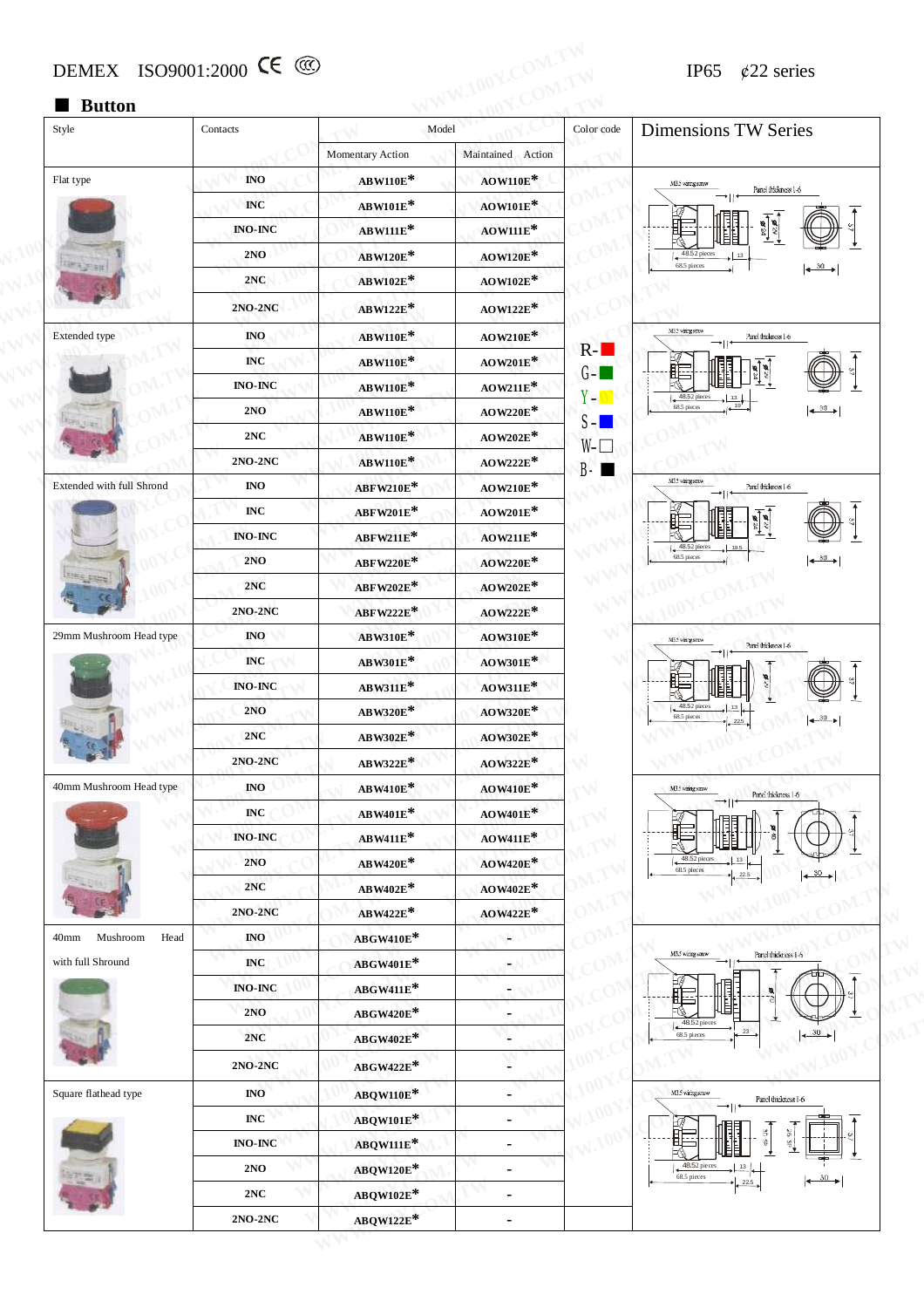| <b>Button</b><br>Appearance<br>$\ell$ 29mm Pushlock Turn<br>Reset*              | Contacts<br><b>INO</b>   | Model                            |                           |                   |                                                                                                                                                                                           |
|---------------------------------------------------------------------------------|--------------------------|----------------------------------|---------------------------|-------------------|-------------------------------------------------------------------------------------------------------------------------------------------------------------------------------------------|
|                                                                                 |                          |                                  | Button color              |                   | <b>Dimensions TW Series</b>                                                                                                                                                               |
|                                                                                 |                          | AVW310ER                         |                           |                   |                                                                                                                                                                                           |
|                                                                                 | <b>INC</b>               | AVW301ER                         |                           | M3.5 witing servw | Panel thickness 1-6<br>Reset angle75°                                                                                                                                                     |
|                                                                                 | <b>INO-INC</b>           | AVW311ER                         |                           |                   |                                                                                                                                                                                           |
|                                                                                 | 2NO                      | AVW320ER                         |                           |                   | ø<br>의                                                                                                                                                                                    |
|                                                                                 | 2NC                      | AVW302ER                         |                           |                   | 48.52 pieces                                                                                                                                                                              |
|                                                                                 | 2NO-2NC                  | AVW322ER                         |                           | 68.5 pieces       | $\longleftrightarrow$<br>22.5                                                                                                                                                             |
| $\phi$ 40mm Pushlock Turn                                                       | <b>INO</b>               | AVW410ER                         |                           |                   |                                                                                                                                                                                           |
| Reset*                                                                          | <b>INC</b>               | AVW401ER                         |                           | M3.5 witing serow | Panel thickness 1-6<br>Reset angle <sup>75</sup>                                                                                                                                          |
|                                                                                 | <b>INO-INC</b>           | AVW411ER                         | $R-$                      |                   |                                                                                                                                                                                           |
|                                                                                 | 2NO                      | AVW420ER                         |                           |                   |                                                                                                                                                                                           |
|                                                                                 | 2NC                      | AVW402ER                         |                           | 48.52 pieces      |                                                                                                                                                                                           |
|                                                                                 | $2NO-2NC$                | AVW422ER                         |                           | 68.5 pieces       | $\longleftrightarrow$                                                                                                                                                                     |
| $\phi$ 29mm Pushlock Key<br>Reset*                                              | <b>INO</b>               | AXW310ER                         |                           |                   |                                                                                                                                                                                           |
|                                                                                 | <b>INC</b>               | AXW301ER                         |                           | M3.5 wiring serow | Panel thickness 1-6                                                                                                                                                                       |
|                                                                                 | <b>INO-INC</b>           | AXW311ER                         |                           |                   | Reset angle                                                                                                                                                                               |
|                                                                                 | 2NO                      | AXW320ER                         |                           |                   |                                                                                                                                                                                           |
|                                                                                 | 2NC                      | AXW302ER                         |                           | 68.5 pieces       | 48.52 pieces<br>25                                                                                                                                                                        |
|                                                                                 | 2NO-2NC                  | AXW322ER                         |                           |                   |                                                                                                                                                                                           |
| $\phi$ 40mm Pushlock Key<br>Reset*                                              | <b>INO</b>               | AXW410ER                         |                           |                   |                                                                                                                                                                                           |
|                                                                                 | <b>INC</b>               | AXW401ER                         |                           | M3.5 witing screw |                                                                                                                                                                                           |
|                                                                                 | <b>INO-INC</b>           | AXW411ER                         |                           |                   | Reset angle                                                                                                                                                                               |
|                                                                                 | 2NO                      | AXW420ER                         |                           |                   |                                                                                                                                                                                           |
|                                                                                 | 2NC                      | ${\rm AXW402ER}$                 |                           |                   | 48.52 pieces                                                                                                                                                                              |
|                                                                                 | $2\rm NO\text{-}2\rm NC$ | AXW422ER                         |                           | 68.5 pieces       | 3C                                                                                                                                                                                        |
| 1. Standard color for round front ring: black plastic<br>Only red is available. |                          |                                  |                           |                   | 2. Button that locked when pressing and reset when turning: When press the button, it locks; when turn it clockwise, it resets. It is applicable to emergency stop of machinery equipment |
| Key option switch<br>Style                                                      | Mounting                 | <b>Contact Block Part Number</b> | Model                     |                   | <b>Dimensions TW Series</b>                                                                                                                                                               |
| Key type                                                                        | Position                 | Operating position               | Maintained<br>Spring Ret. |                   |                                                                                                                                                                                           |

#### ■ **Key option** switch

|                        |                                                                                   | ZNU                              |           | $A\Lambda W + 20E N$    |               |            |                                                   | 嵋盯                                                                                                                                                                                          |
|------------------------|-----------------------------------------------------------------------------------|----------------------------------|-----------|-------------------------|---------------|------------|---------------------------------------------------|---------------------------------------------------------------------------------------------------------------------------------------------------------------------------------------------|
|                        |                                                                                   | 2NC                              |           | AXW402ER                |               |            | 48.52 pieces                                      | 25                                                                                                                                                                                          |
|                        |                                                                                   | $2NO-2NC$                        |           | AXW422ER                |               |            | 68.5 pieces                                       |                                                                                                                                                                                             |
| Only red is available. | 1. Standard color for round front ring: black plastic<br><b>Key option switch</b> |                                  |           |                         |               |            |                                                   | 2. Button that locked when pressing and reset when turning: When press the button, it locks; when turn it clockwise, it resets. It is applicable to emergency stop of machinery equipments. |
| Style                  | Mounting<br>Position                                                              | <b>Contact Block Part Number</b> |           |                         |               |            | Model                                             | <b>Dimensions TW Series</b>                                                                                                                                                                 |
| Key type               |                                                                                   | Contact construction             |           | Operating position<br>R |               | Maintained | Spring Ret.                                       |                                                                                                                                                                                             |
|                        |                                                                                   | INO(10)                          |           | $\bullet$               |               | ASW2K10E   |                                                   | MB5 witing staw                                                                                                                                                                             |
|                        | $90^\circ -2$                                                                     | $INO-INC(11)$                    | $\bullet$ | $\bullet$               |               | ASW2K11E   |                                                   | Panel thickness 1-6                                                                                                                                                                         |
|                        | position                                                                          | 2NO(20)                          |           | $\bullet$<br>$\bullet$  |               | ASW2K20E   |                                                   | 48.52 pieces                                                                                                                                                                                |
|                        |                                                                                   | $2NO-2NC$                        | $\bullet$ | $\bullet$               |               | ASW2K22E   |                                                   | 68.5 piec                                                                                                                                                                                   |
|                        |                                                                                   |                                  | $\bullet$ | $\bullet$               |               |            |                                                   |                                                                                                                                                                                             |
|                        |                                                                                   | Contact construction             |           | Operating<br>C          | position<br>R |            |                                                   |                                                                                                                                                                                             |
|                        | $45^\circ - 3$<br>position                                                        | 2NO(20)                          | ٠         |                         |               | Hold type  | Self-reset (from left and<br>right to the center) |                                                                                                                                                                                             |
|                        |                                                                                   |                                  |           |                         | $\bullet$     |            | ASW33K20E                                         |                                                                                                                                                                                             |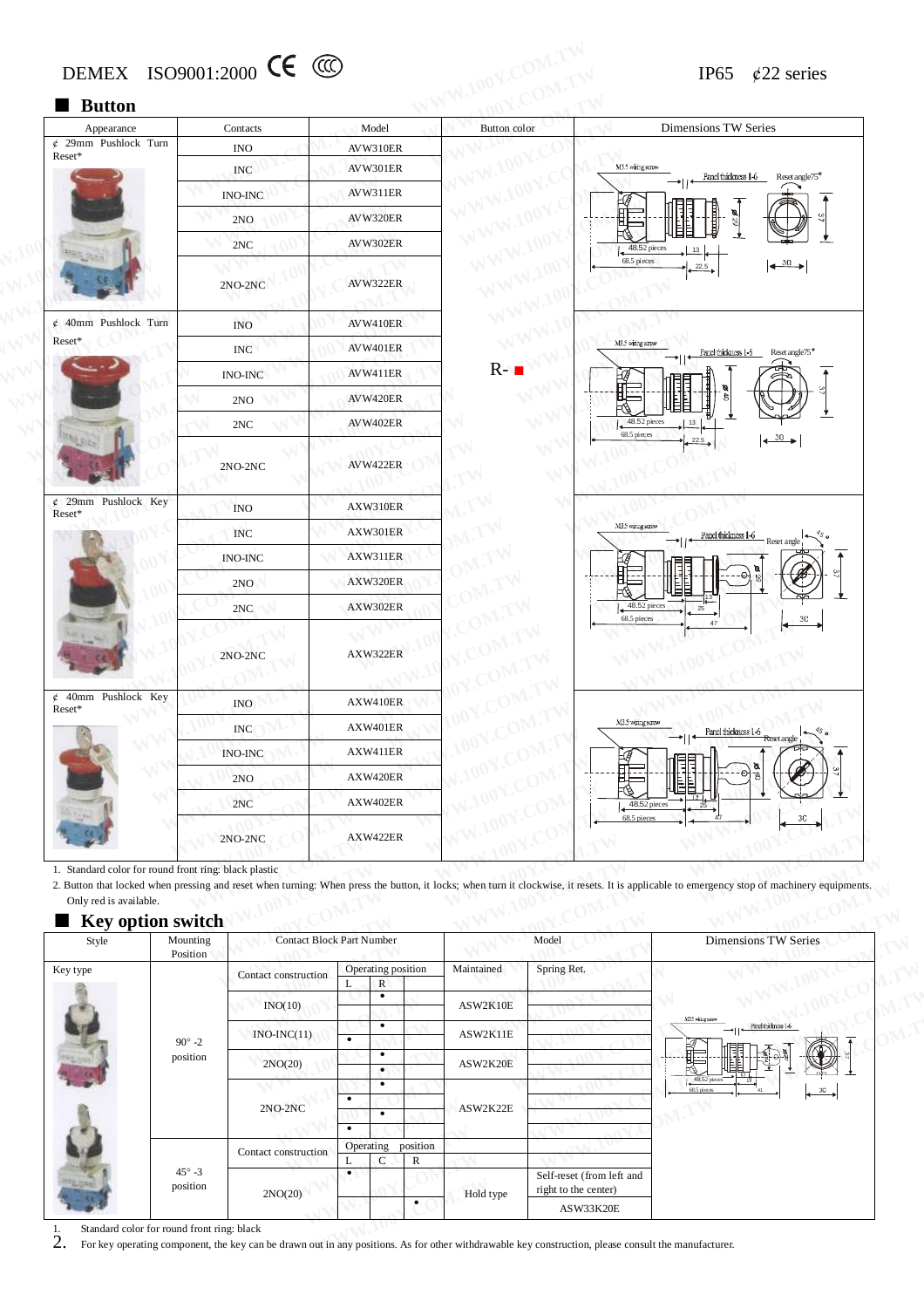# DEMEX ISO9001:2000 CC  $\textcircled{C}$  IP65 ¢22 series

#### ■ **Indicator**

| Style           | Appearance                                                                                                                                                                                                                                                                                                                                                                                    | Illumination type           | Input type       | Model                                                                                                                                                                                                                      | Color Code                  | Dimensions TW Series                     |
|-----------------|-----------------------------------------------------------------------------------------------------------------------------------------------------------------------------------------------------------------------------------------------------------------------------------------------------------------------------------------------------------------------------------------------|-----------------------------|------------------|----------------------------------------------------------------------------------------------------------------------------------------------------------------------------------------------------------------------------|-----------------------------|------------------------------------------|
|                 | Ruund Flat                                                                                                                                                                                                                                                                                                                                                                                    |                             | Transformer type | $APW1 \Box 6DE*$                                                                                                                                                                                                           |                             | M3.5 witing serve<br>Panel thickness 1-6 |
|                 |                                                                                                                                                                                                                                                                                                                                                                                               | LED                         | Full Voltage     | APW199DE*                                                                                                                                                                                                                  |                             |                                          |
|                 | Flat Mark type                                                                                                                                                                                                                                                                                                                                                                                |                             | Transformer type | $APW1B \Box 6DE*$                                                                                                                                                                                                          | $R -$                       | M35 váring savs<br>Panel thickness 1-6   |
|                 |                                                                                                                                                                                                                                                                                                                                                                                               | LED                         | Full Voltage     | APW1B99DE*                                                                                                                                                                                                                 | $G -$<br>Y-N<br>$S -$<br>₩□ | B66.5                                    |
|                 | Dome                                                                                                                                                                                                                                                                                                                                                                                          |                             | Transformer type | APW2□6DE*                                                                                                                                                                                                                  |                             | M35 witing saw<br>Panel drickness 1-     |
|                 |                                                                                                                                                                                                                                                                                                                                                                                               | $\ensuremath{\mathsf{LED}}$ | Full Voltage     | APW299DE*                                                                                                                                                                                                                  |                             |                                          |
| and mark panel. | · Specify operating voltage code of LED type transformer in □ of "Model" column.<br>1: 110 V AC, 2: 220 V AC, 23: 230 V AC, 24: 240 V AC<br>· Specify facing code in * of "Model" column.<br>R: Red; G: Green; Y: Yellow; W: White; S: Blue<br>· White mark type indicating lamp takes on white when combining with transparent cover<br>· Standard color for round front ring: black plastic |                             | 2.               | · Terminal connection<br>1. The arrow direction indicates the wiring<br>direction.<br>When using direct component, connecting<br>direct supply to the right terminal. X1 is<br>positive terminal, X2 is negative terminal. |                             |                                          |

· White mark type indicating lamp takes on white when combining with transparent cover and mark panel. **WWW.100Y.COM.TW WWW.100Y.COM.TW WWW.100Y.COM.TW** For color CHE PUB USE COM.TW **WANTIONY COM.TW PERIOD ACCES**<br>
22 When using direct component, connecting<br>
meindicating lamp takes on white when combining with transparent cover<br>
mein in Y. Y. Yellow; W. White; S. Blue<br>
pe

- · Terminal connection 1. The arrow direction indicates the wiring direction.
- 2. When using direct component, connecting direct supply to the right terminal. X1 is positive terminal, X2 is negative terminal.



## $APW1$  D E

Model Operating voltage

| Y: Yellow; W: White; S: Blue<br>or round front ring: black plastic<br>ype<br>DE<br>rating voltage | indicating lamp takes on white when combining with transparent cover |            | Color Code                                                                           | When using direct component, connecting<br>direct supply to the right terminal. X1 is<br>positive terminal, X2 is negative terminal. |      | Transformer<br>Full Voltage                                                                                                                                          |
|---------------------------------------------------------------------------------------------------|----------------------------------------------------------------------|------------|--------------------------------------------------------------------------------------|--------------------------------------------------------------------------------------------------------------------------------------|------|----------------------------------------------------------------------------------------------------------------------------------------------------------------------|
|                                                                                                   |                                                                      |            |                                                                                      |                                                                                                                                      |      |                                                                                                                                                                      |
|                                                                                                   | Input type                                                           | Code       | Operating voltage                                                                    | LED lamp<br>DML-H9S-6                                                                                                                | Code | Color                                                                                                                                                                |
|                                                                                                   | Transformer                                                          | 16         | <b>100V AC</b><br><b>220V AC</b>                                                     |                                                                                                                                      | R    | Red                                                                                                                                                                  |
|                                                                                                   |                                                                      | 26         | <b>230V AC</b>                                                                       | (include)                                                                                                                            |      | Blue                                                                                                                                                                 |
|                                                                                                   |                                                                      | 236<br>246 | <b>240V AC</b>                                                                       |                                                                                                                                      | Y    | Green<br>Yellow                                                                                                                                                      |
|                                                                                                   | Full Voltage                                                         | 99         | 6-240 V                                                                              | DML-H9S-                                                                                                                             |      | Amber                                                                                                                                                                |
|                                                                                                   |                                                                      |            |                                                                                      | (particular order)                                                                                                                   | А    |                                                                                                                                                                      |
| notice                                                                                            |                                                                      |            |                                                                                      |                                                                                                                                      |      | voltage in o of "Model" column, color in * position. For transformer type, LED lamp is included; for direct type, LED lamp is needed to be ordered particularly.     |
| nated button                                                                                      |                                                                      |            |                                                                                      |                                                                                                                                      |      |                                                                                                                                                                      |
|                                                                                                   | g voltage code of LED type transformer in □ of "Model" column.       |            |                                                                                      |                                                                                                                                      |      |                                                                                                                                                                      |
|                                                                                                   | 20 V AC, 23: 230 V AC, 24: 240 V AC                                  |            |                                                                                      |                                                                                                                                      |      |                                                                                                                                                                      |
| ode in * of "Model" column.                                                                       |                                                                      |            |                                                                                      |                                                                                                                                      |      |                                                                                                                                                                      |
| Y: Yellow; W: White; S: Blue                                                                      |                                                                      |            |                                                                                      |                                                                                                                                      |      |                                                                                                                                                                      |
|                                                                                                   |                                                                      |            | indicating lamp takes on white when combining with transparent cover and mark panel. |                                                                                                                                      |      |                                                                                                                                                                      |
| or round front ring: black plastic                                                                |                                                                      |            |                                                                                      |                                                                                                                                      |      |                                                                                                                                                                      |
|                                                                                                   |                                                                      |            |                                                                                      |                                                                                                                                      |      | ed when pressing and reset when turning: When press the button, it locks; when turn it clockwise, it resets. It is applicable to emergency stop of machinery equipme |

| Code | Color  |
|------|--------|
| R    | Red    |
|      | Blue   |
| G    | Green  |
|      | Yellow |
|      | Amber  |
|      |        |

#### ■ **Order notice**

Specify operating voltage in □ of "Model" column, color in \* position. For transformer type, LED lamp is included; for direct type, LED lamp is needed to be ordered particularly.

#### ■ **Illuminated button**

· Specify operating voltage code of LED type transformer in □ of "Model" column.

1: 110 V AC, 2: 220 V AC, 23: 230 V AC, 24: 240 V AC

· Button that locked when pressing and reset when turning: When press the button, it locks; when turn it clockwise, it resets. It is applicable to emergency stop of machinery equipments. Only red is available. **COM. TWO WARE COMPUTER COMPUTER COMPUTER COMPUTER COMPUTER COMPUTER COMPUTER COMPUTER COMPUTER COMPUTER COMPUTER COMPUTER COMPUTER COMPUTER COMPUTER COMPUTER COMPUTER COMPUTER COMPUTER COMPUTER COMPUTER COMPUTER COMPUTER WHENDRESS (WEBSTURN CONTROLLER)**<br>
Dolumn, color in \* position. For transformer type, LED lamp is included; for direct type, LED lamp is needed to be ordered particularly.<br>
LED Lamps is needed to be ordered particularly.<br> **EXED Langers in a second particularly.**<br> **WANTAGEMENT COMMUNIST COMPUTER CONTRACT COMPUTER CONTRACT COMPUTER CONTRACT COMPUTER CONTRACT COMPUTER CONTRACT COMPUTER CONTRACT COMPUTER CONTRACT COMPUTER CONTRACT COMPUTER CONT WARE IN THE COMPANY AND COMPANY WE COMPANY AND WANT WE COMPANY AND ACCOMPANY AND ACCOMPANY AND ACCOMPANY AND ACCOMPANY AND ACCOMPANY AND ACCOMPANY AND ACCOMPANY AND ACCOMPANY AND ACCOMPANY AND ACCOMPANY AND ACCOMPANY AND WAC**<br>
WAC<br>
WAC<br>
Men combining with transparent cover and mark panel.<br>
turning: When press the button, it locks; when turn it clockwise, it resets. It is applicable to emergency stop of machinery equipments.<br> **A**, color in

#### ■ **LED type**

| Specify facing code in * of "Model" column.                                   |                                                                                                                                                                                          |                           |      |                                     |                  |
|-------------------------------------------------------------------------------|------------------------------------------------------------------------------------------------------------------------------------------------------------------------------------------|---------------------------|------|-------------------------------------|------------------|
| R: Red; G: Green; Y: Yellow; W: White; S: Blue                                |                                                                                                                                                                                          |                           |      |                                     |                  |
|                                                                               | White mark type indicating lamp takes on white when combining with transparent cover and mark panel.                                                                                     |                           |      |                                     |                  |
| Standard color for round front ring: black plastic                            |                                                                                                                                                                                          |                           |      |                                     |                  |
|                                                                               | Button that locked when pressing and reset when turning: When press the button, it locks; when turn it clockwise, it resets. It is applicable to emergency stop of machinery equipments. |                           |      |                                     |                  |
| Only red is available.                                                        |                                                                                                                                                                                          |                           |      |                                     |                  |
|                                                                               |                                                                                                                                                                                          |                           |      |                                     |                  |
| Specify operating voltage in $\Box$ of "Model" column, color in $*$ position. |                                                                                                                                                                                          |                           |      |                                     |                  |
| For transformer type, LED lamp is included.                                   |                                                                                                                                                                                          |                           |      |                                     |                  |
| For direct type, LED lamp is needed to be ordered particularly.               |                                                                                                                                                                                          |                           |      |                                     |                  |
|                                                                               |                                                                                                                                                                                          |                           |      |                                     |                  |
|                                                                               |                                                                                                                                                                                          |                           |      |                                     |                  |
|                                                                               | Operating voltage                                                                                                                                                                        |                           | Code |                                     | LED lamp         |
| ALW2 [                                                                        |                                                                                                                                                                                          | Input type<br>Transformer | 16   | Operating voltage<br><b>100V AC</b> | LSPD-6 (include) |
| ALW29911DE*                                                                   |                                                                                                                                                                                          |                           | 26   | <b>220V AC</b>                      |                  |
| Model<br>Contact                                                              | Facing                                                                                                                                                                                   |                           | 236  | <b>230V AC</b>                      |                  |
| <b>LED</b> type<br>Transformer type<br>Direct type                            |                                                                                                                                                                                          |                           | 246  | <b>240V AC</b>                      |                  |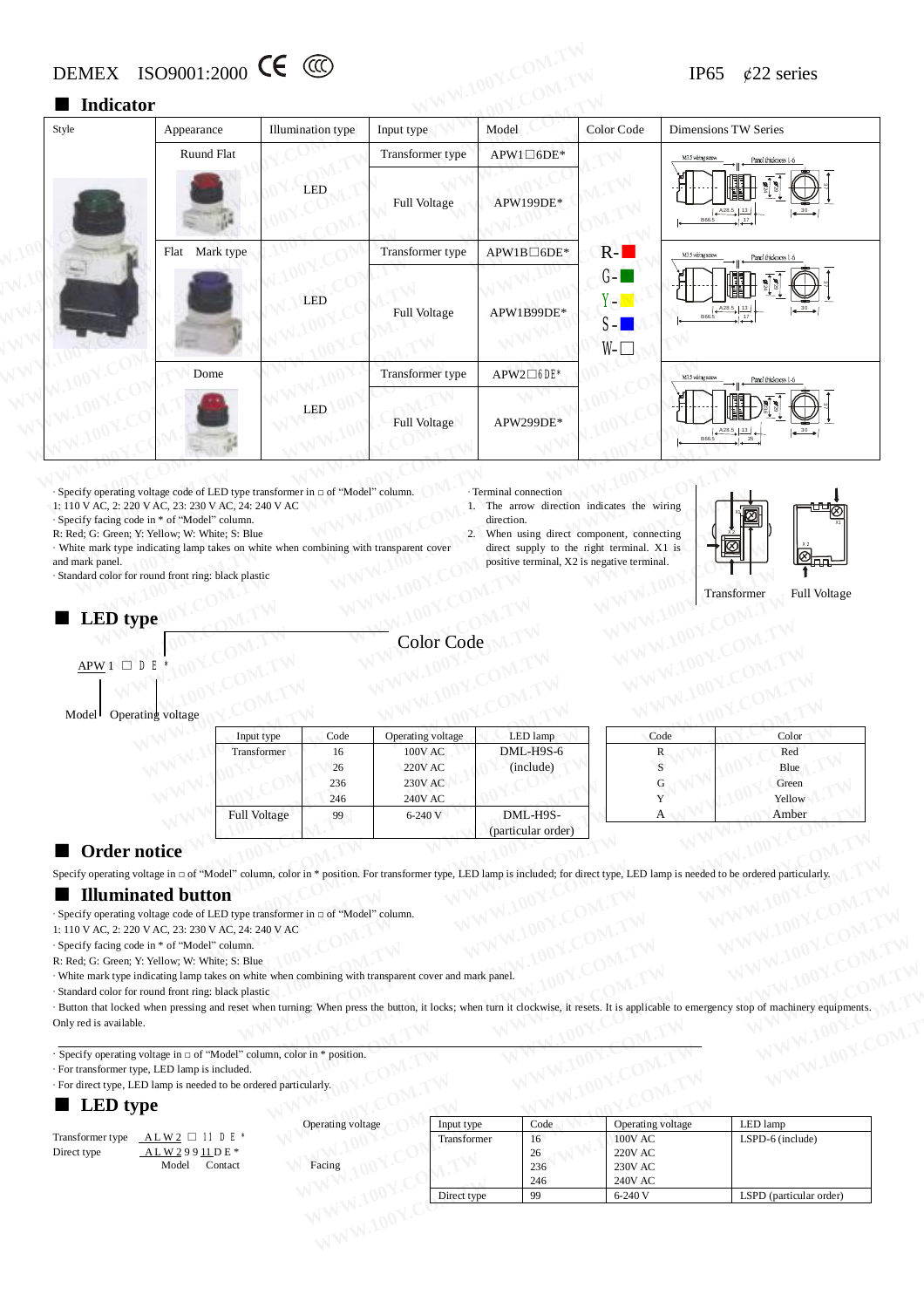## DEMEX ISO9001:2000  $\epsilon$  (CC) IP65  $\ell$ 22 series

#### ■ **Illuminated button**

|                                          | ■ Illuminated button                                          |                        |                                                        |                                                                                                                                 |                                                                     |                                              |                                                         |                                                                                                                                |
|------------------------------------------|---------------------------------------------------------------|------------------------|--------------------------------------------------------|---------------------------------------------------------------------------------------------------------------------------------|---------------------------------------------------------------------|----------------------------------------------|---------------------------------------------------------|--------------------------------------------------------------------------------------------------------------------------------|
|                                          | Appearance                                                    |                        | Function                                               | Input type                                                                                                                      | Contact<br>construction                                             | Model                                        | Facing<br>$\operatorname{code}$                         | Dimensions                                                                                                                     |
|                                          | Raised head type                                              |                        |                                                        | Transformer type                                                                                                                | <b>INO-INC</b>                                                      | ALW2 <b>□11DE</b> *                          |                                                         |                                                                                                                                |
|                                          |                                                               |                        | Snap-action                                            |                                                                                                                                 | 2NO                                                                 | ALW2 <sup>200E*</sup>                        |                                                         | Panel thickness 16<br>→∣∣∙                                                                                                     |
|                                          |                                                               |                        |                                                        | Direct type                                                                                                                     | <b>INO-INC</b>                                                      | ALW29911DE*                                  |                                                         |                                                                                                                                |
|                                          |                                                               | LED illumination       |                                                        |                                                                                                                                 | 2NO                                                                 | ALW29920DE*                                  |                                                         |                                                                                                                                |
|                                          |                                                               |                        |                                                        |                                                                                                                                 | <b>INO-INC</b>                                                      | $AOLW2 \square 11DE$                         |                                                         | Tally: Ø15.5mm                                                                                                                 |
|                                          |                                                               | Alternate              | Transformer type                                       | 2NO                                                                                                                             | AOLW2 <sup>20DE*</sup>                                              |                                              |                                                         |                                                                                                                                |
|                                          |                                                               |                        |                                                        | <b>INO-INC</b>                                                                                                                  | AOLW29911DE*                                                        |                                              |                                                         |                                                                                                                                |
|                                          |                                                               |                        | Direct type                                            | 2NO                                                                                                                             | AOLW29920DE*                                                        |                                              |                                                         |                                                                                                                                |
| Raised head type<br>with full protective |                                                               |                        |                                                        | <b>INO-INC</b>                                                                                                                  | $ALFW2 \square 11DE*$                                               |                                              |                                                         |                                                                                                                                |
| sleeve<br>Mushroom headed<br>type        |                                                               |                        | Transformer type                                       | 2NO                                                                                                                             | ALFW2□20DE*                                                         |                                              | Panel thickness 16                                      |                                                                                                                                |
|                                          | LED illumination                                              | Snap-action            |                                                        | <b>INO-INC</b>                                                                                                                  | ALFW2991DE*                                                         |                                              |                                                         |                                                                                                                                |
|                                          |                                                               |                        | Direct type                                            | 2NO                                                                                                                             | ALFW29920DE*                                                        |                                              | 19<br>Tally: Ø15.5mm                                    |                                                                                                                                |
|                                          | LED illumination                                              |                        | Direct type                                            | $\,$ INO-INC $\,$                                                                                                               | ALW49911DE*                                                         |                                              | Panel thickness 1-6                                     |                                                                                                                                |
|                                          | Button that locked<br>when pressing and<br>reset when turning | WW<br>LED illumination | 1001.<br>W.100Y<br>1001.<br>$\mathcal{N}$ .<br>WW.100Y | WW<br>M.IW<br>WW<br><b>M.TW</b><br>W<br>Direct type<br>$\cdot$ ON <sub>1</sub> .<br>TV<br>$\mathbb{N}$<br>TV<br>◁<br>$-10$<br>V | $\overline{100}$<br>W.100Y.C<br><b>INO-INC</b><br>100<br>100<br>10f | TV<br>V.TW<br>AVLW4991DER<br>OM.TW<br>'OM.TW | WV<br>$\mathcal{N}^{\mathcal{N}}$<br>$\mathcal{N}$<br>⇘ | $\rightarrow$    $\leftarrow$ Panch thickness 1-6<br>Roset angle 75°<br>℡<br>13<br>$\longrightarrow$<br>22.5<br>Tally: Ø15.5mm |

WWW.100Y.COM.TW WWW.100Y.COM.TW WWW.100Y.COM.TW WWW.100Y.COM.TW WWW.100Y.COM.TW WWW.100Y.COM.TW WWW.100Y.COM.TW WWW.100Y.COM.TW WWW.100Y.COM.TW WWW.100Y.COM.TW WWW.100Y.COM.TW WWW.100Y.COM.TW WWW.100Y.COM.TW WWW.100Y.COM.T

WWW.100Y.COM.TW WWW.100Y.COM.TW WWW.100Y.COM.TW WWW.100Y.COM.TW WWW.100Y.COM.TW WWW.100Y.COM.TW WWW.100Y.COM.TW WWW.100Y.COM.TW WWW.100Y.COM.TW WWW.100Y.COM.TW WWW.100Y.COM.TW WWW.100Y.COM.TW WWW.100Y.COM.TW WWW.100Y.COM.TW WWW.100Y.COM.TW WWW.100Y.COM.TW WWW.100Y.COM.TW WWW.100Y.COM.TW WWW.100Y.COM.TW WWW.100Y.COM.TW WWW.100Y.COM.TW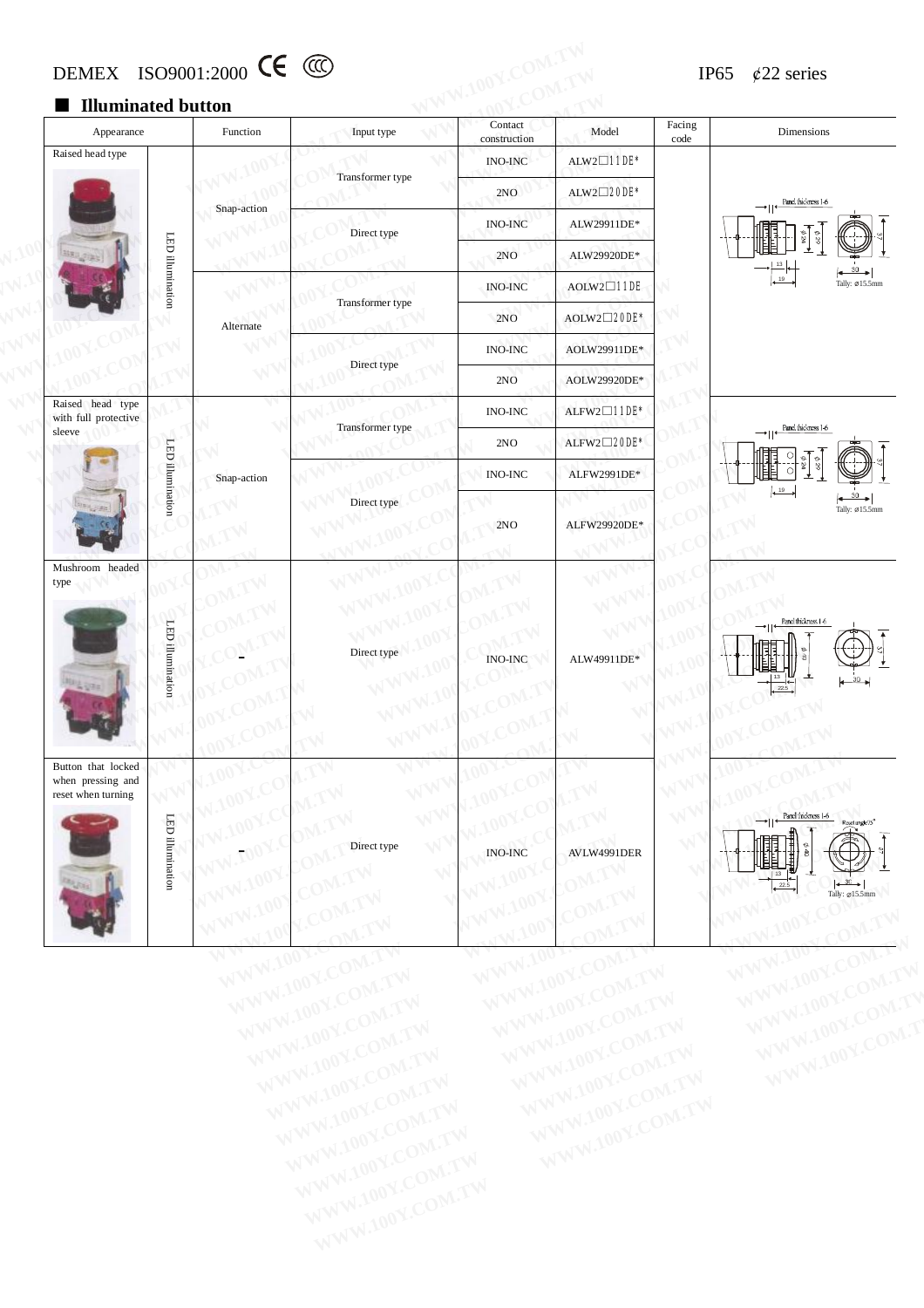## DEMEX ISO9001:2000 CC  $\odot$  P65  $\phi$ 22 series

## ■ **Option** switch

|                         |                                                                                                           |                        |                        |                           |           |                         |                                   | $\oint$ 22 Model |            | $¢$ 25 Model        |                 |                      |
|-------------------------|-----------------------------------------------------------------------------------------------------------|------------------------|------------------------|---------------------------|-----------|-------------------------|-----------------------------------|------------------|------------|---------------------|-----------------|----------------------|
|                         |                                                                                                           |                        |                        | Contact permutation table |           |                         |                                   |                  |            | 送25周                |                 |                      |
|                         |                                                                                                           |                        |                        |                           |           |                         |                                   |                  |            |                     |                 |                      |
|                         | Contact                                                                                                   |                        |                        | Handle position           |           | Contact                 |                                   | R                |            |                     |                 |                      |
|                         | installatio<br>n position                                                                                 | L                      | R                      |                           |           | construction            |                                   | Hold ty          |            | Automatic reset     |                 | Automatic reset      |
|                         | $\circled{1}$                                                                                             |                        | $\bullet$              |                           |           |                         |                                   |                  |            | (From left to right |                 | (From right to left) |
|                         | $^{\circledR}$<br>$\circled{1}$                                                                           |                        | $\bullet$<br>$\bullet$ |                           |           | 10                      | ASW210                            | <b>ASS210N</b>   | ASW2110    | <b>ASS2110N</b>     | ASW2210         | ASS2210N             |
|                         | $\circledcirc$                                                                                            | ٠                      |                        |                           |           | 11                      | ASW211                            | AS211N           | ASW2111    | ASS2111N            | ASW2211         | ASS2211N             |
| $90^{\circ}$ 2-position | $\circled{1}$<br>$\circled{2}$                                                                            |                        | $\bullet$<br>$\bullet$ |                           |           | 20                      | ASW220                            | <b>ASS220N</b>   | ASW2120    | ASS2122N            | ASW2220         | ASS2220N             |
|                         | $\circledcirc$<br>$\circled{2}$                                                                           | $\bullet$              | $\bullet$              |                           |           | 22                      | ASW222                            | ASS222N          | ASW2122    | ASS2120N            | ASW2222         | ASS2222N             |
|                         | $\circledS$                                                                                               |                        |                        |                           |           |                         |                                   |                  |            |                     |                 | ASS222RN-16          |
|                         | $\begin{array}{c} \textcircled{4} \end{array}$                                                            |                        |                        |                           |           | 2R                      |                                   | ASS22RN-118      |            | ASS212RB-118        |                 | 9                    |
|                         | $\circled{1}$                                                                                             |                        |                        |                           |           |                         |                                   |                  |            | ASS212RN-11         |                 | ASS222RN-16          |
|                         | $^{\circledR}$                                                                                            |                        |                        |                           |           | 2R                      |                                   | ASS22RN-119      |            | 9                   |                 | $\,8\,$              |
|                         | Contact                                                                                                   |                        |                        | Handle position           |           |                         |                                   |                  |            |                     | C<br>R          |                      |
|                         | installatio<br>n position                                                                                 | L                      | C                      | $\mathbb{R}$              |           | Contact<br>construction |                                   | Hold ty          |            | Automatic reset     |                 | Automatic reset      |
|                         | $\circled{1}$                                                                                             | $\bullet$              |                        |                           |           |                         |                                   |                  |            | (From right to mid) |                 | (From right to mid)  |
|                         | $\circled{2}$                                                                                             |                        |                        | $\bullet$                 |           | 20                      | ASW320                            | <b>ASW320N</b>   | ASW3120    | ASS3120N            | ASW3220         | ASS3220N             |
|                         | $\circled{1}$<br>$\circled{2}$                                                                            | $\bullet$              | œ                      |                           |           | 02                      | ASW302                            | ASS302N          | ASW3102    | ASS3102N            | ASW3202         | ASS3202N             |
|                         | $\textcircled{\scriptsize{1}}$<br>$\circled{2}$                                                           | $\bullet$              |                        |                           | $\bullet$ |                         |                                   |                  |            |                     |                 |                      |
|                         | $^\circledR$<br>$\circled{4}$                                                                             |                        | $\blacksquare$         |                           |           | 22                      | ASW322ASW304                      | ASS322M          | ASW3122    | ASS3122N            | ASW3222         | ASS3222N             |
| 45° 3-position          | $\Omega$                                                                                                  | $\bullet$              |                        |                           |           |                         |                                   |                  |            |                     |                 |                      |
|                         | $^\copyright$<br>$^\circledR$                                                                             | $\bullet$              |                        |                           |           | 40                      | ASW340                            | <b>ASS340N</b>   | ASW3140    | ASS3140N            | ASW3240         | ASS3240N             |
|                         | $\circled{4}$<br>$\circled{1}$                                                                            |                        | $\bullet$              | ٠                         |           |                         |                                   |                  |            |                     |                 |                      |
|                         | $\circledcirc$<br>$^\mathrm{\odot}$                                                                       | $\bullet$              | œ                      |                           |           | 04                      | ASW304                            | <b>ASS304N</b>   | ASW3104N   | ASS3104N            | ASW3204         | ASS3204N             |
|                         | $\circled{4}$                                                                                             | $\bullet$              |                        |                           |           |                         |                                   |                  | $\sqrt{N}$ |                     |                 |                      |
|                         | $\textcircled{\scriptsize{1}}$<br>$\circled{2}$                                                           | $\bullet$              |                        |                           |           | $3\mathrm{S}$           | ASW33S-243                        | ASS33SN-243      |            |                     |                 |                      |
|                         | $^\circledR$<br>$\circled{4}$                                                                             |                        | $\bullet$              | $\bullet$                 |           |                         |                                   |                  |            |                     |                 |                      |
|                         | Contact                                                                                                   |                        |                        | Handle position           |           |                         | $\overline{C}$<br>$\rightarrow R$ |                  |            |                     |                 |                      |
|                         | installatio<br>n position                                                                                 | L                      | ${\bf C}$              | ${\bf R}$                 |           | Contact<br>construction | (From left, right to mid)         | Automatic reset  |            |                     |                 |                      |
|                         | $\circled{1}$<br>$\circled{2}$                                                                            | $\bullet$              |                        | $\bullet$                 |           | 20                      | ASW3320                           | ASS3320N         |            |                     |                 |                      |
|                         | $\textcircled{\scriptsize{1}}$<br>$\circled{2}$                                                           |                        | $\bullet$              |                           |           | 02                      | ASW3302                           | ASS3302N         |            |                     |                 |                      |
|                         | $\circled{1}$                                                                                             | $\bullet$<br>$\bullet$ |                        |                           |           |                         |                                   |                  |            |                     | 7191911         |                      |
|                         | $\circled{2}$<br>$\circledS$<br>$^\circledR$                                                              | $\bullet$              | $\bullet$              | $\bullet$                 |           | 22                      | ASW3322                           | ASS3322N         |            |                     |                 |                      |
| 45° 3-position          | $\circled{1}$<br>$\circledS$                                                                              | $\bullet$<br>$\bullet$ |                        | $\bullet$                 |           | 40                      | ASW3340                           | ASS3340N         |            |                     |                 |                      |
|                         | $\circledS$<br>$\begin{tabular}{ c c } \hline $\circ$ & $\circ$ \\ \hline \end{tabular}$<br>$\circled{1}$ |                        | <b>COLOR</b>           | $\bullet$                 |           |                         |                                   |                  |            |                     | <b>USE R.M.</b> |                      |
|                         | $\circledS$<br>$\circledS$                                                                                | $\bullet$              | $\bullet$              |                           |           | 04                      | ASW3304                           | ASS3304N         |            |                     |                 |                      |
|                         | $^\circledR$                                                                                              | $\bullet$              |                        |                           |           |                         |                                   |                  |            |                     |                 |                      |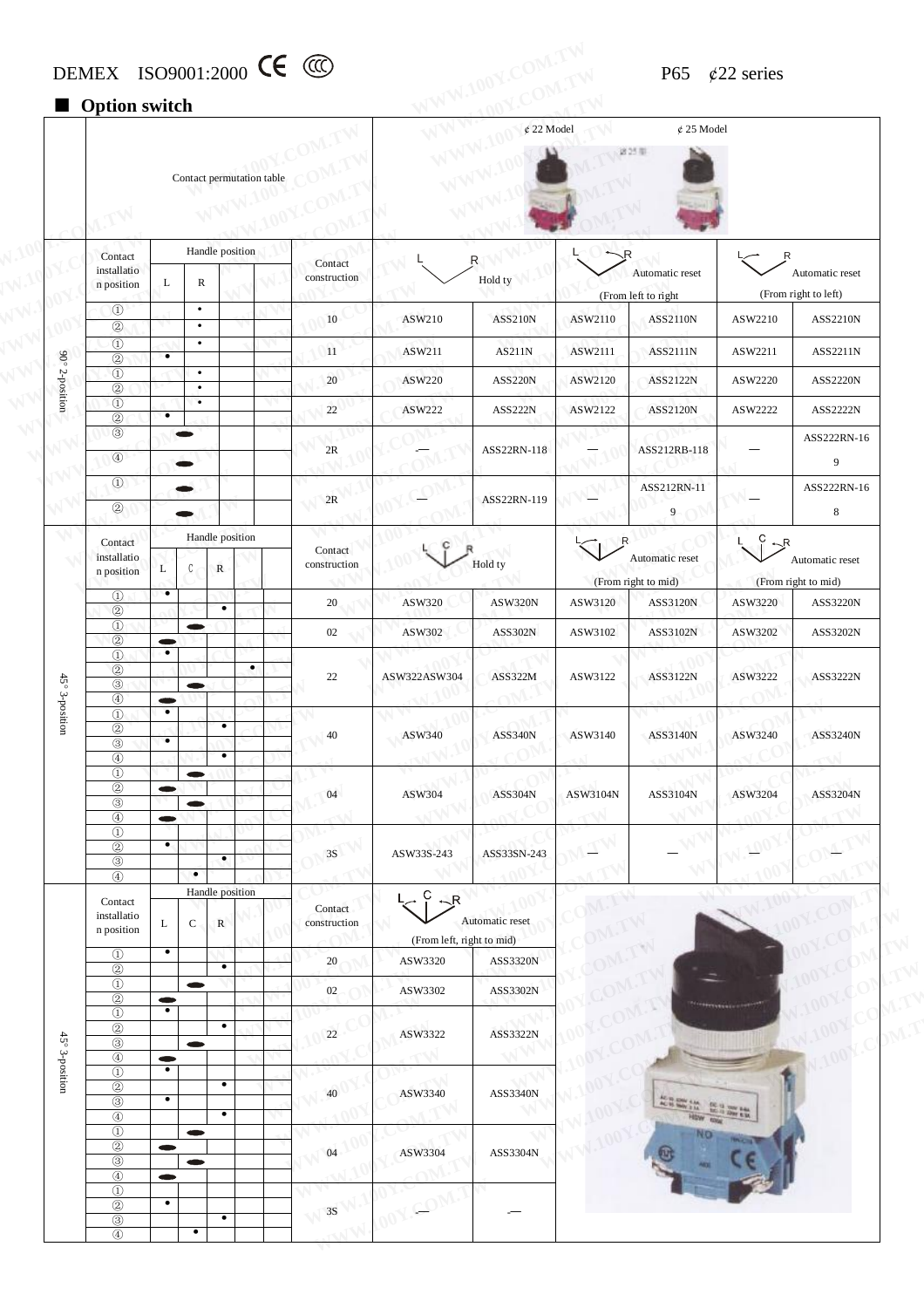# DEMEX ISO9001:2000 CC  $\bigcirc$  IP65 ¢22 series<br>
Illuminated option switch

#### ■ **Illuminated option switch**

|                     |                                |          |                    | Appearance                               |                                               |                                                |                                   |                                                                                                                     |
|---------------------|--------------------------------|----------|--------------------|------------------------------------------|-----------------------------------------------|------------------------------------------------|-----------------------------------|---------------------------------------------------------------------------------------------------------------------|
|                     |                                |          |                    |                                          |                                               |                                                |                                   |                                                                                                                     |
|                     |                                |          |                    |                                          |                                               |                                                |                                   |                                                                                                                     |
|                     |                                |          |                    | Contact permutation table                |                                               |                                                |                                   |                                                                                                                     |
| Contact             | Contact                        | Handle   |                    | Input type                               |                                               | R                                              | 、R                                |                                                                                                                     |
| constr-u            | installatio                    |          | position           |                                          |                                               | Hold type                                      |                                   | Automatic reset                                                                                                     |
| ction               | n position                     | $L \mid$ | ${\bf R}$          |                                          |                                               |                                                |                                   | (From right to left)                                                                                                |
| 11(NO-              | $^{\circledR}$                 |          |                    | Transformer type                         | $ASLW2 \square 611D-*$                        | ASLS2 <sup>041DN-*</sup>                       | ASLW21□611D-*                     | $ASLS21\Box 611DN-*$                                                                                                |
| 1NC                 |                                |          |                    | DC-DC converter type                     | ASLW21611DD-*                                 | ASLS21611DDN-*                                 | ASLW211611DD-*                    | ASLS211611DDN-*                                                                                                     |
|                     | $^{\circledR}$                 |          |                    | Direct type                              | ASLW2991D-*                                   | ASLS29911DN                                    | ASLW21991D-*                      | ASLS219911DN-*                                                                                                      |
|                     | $\odot$                        |          |                    | Transformer type                         | ASLW2□620□-*                                  | ASLS2 <sup>0620DN-*</sup>                      | $ASLW21 \square 620D-$ *          | $ASLS21\Box 620DN-*$                                                                                                |
| 20                  |                                |          |                    | DC-DC converter type                     | ASLW21620D-*                                  | ASLS21620DN-*                                  | ASLW211620D-*                     | ASLS211620DN-*                                                                                                      |
| (2NC)               | $^{\circledR}$                 |          |                    | Direct type                              | ASLW29920D-*                                  | ASLS29920DN-*                                  | ASLW219920D-*                     | ASLS219920DN-*                                                                                                      |
|                     | $\odot$                        |          | $\bullet$          | Transformer type                         | ASLW2□622D-*                                  | ASLS2 <sup>1</sup> 622DN-*                     | ASLW21□622D-*                     | $\text{ASLS21}\square$ 622DN                                                                                        |
| 22                  | $^{\circledR}$                 |          |                    |                                          |                                               |                                                |                                   |                                                                                                                     |
| (2NC)               | $\circledS$                    |          | ٠                  | DC-DC converter type                     | ASLW21622DD-*                                 | ASLS21622DDN-*                                 | ASLW211622DD-*                    | ASLS211622DDN-*                                                                                                     |
|                     | $\circledA$                    |          |                    | Direct type                              | ASLW29922D-*                                  | ASLS29922DN-*                                  | ASLW219922D-*                     | ASLS219922DN-*                                                                                                      |
| Contact<br>constr-u | Contact<br>installatio         |          | Handle<br>position | Input type                               |                                               | Hold type                                      |                                   | $\mathbin{\mathop{\mathsf{R}}\nolimits}$<br>Automatic reset                                                         |
| ction               | n position                     | L R      |                    |                                          |                                               |                                                |                                   | (From right to mid)                                                                                                 |
|                     | $^{\circ}$                     |          |                    | Transformer type                         | ASLW3□620DD-*                                 | ASLS3 <sup>[1620DN-*</sup>                     | ASLW31□620DD-*                    | ASLW31□620DN-*                                                                                                      |
|                     | 2                              |          |                    | DC-DC converter type                     | ASLW31620DD-*                                 | ASLS31620DDN-*                                 | ASLW311620DD-*                    | ASS311620DDN-*                                                                                                      |
| 02<br>(2NC)         | $^\circledR$                   |          |                    | Direct type                              | ASLW39920D-*                                  | ASLS3120DDN-*                                  | ASLW319920-*                      | ASLS319920DN-*                                                                                                      |
|                     |                                |          |                    |                                          |                                               |                                                |                                   |                                                                                                                     |
|                     |                                |          |                    | Transformer type                         | ASLW3□602D-*                                  | ASLS3□602DN-*                                  | $\text{ASLW31}\,\square\,$ 602D-* |                                                                                                                     |
|                     | $^{\circledR}$                 |          |                    | DC-DC converter type                     | ASLW39902D                                    | ASLS31602DDN-*                                 | ASLW311602DD-*                    |                                                                                                                     |
|                     | $^{\circ}$                     |          |                    | Direct type                              | ASLW3□622D-*                                  | ASLS3990DN-*                                   | ASLW319902D                       |                                                                                                                     |
|                     |                                |          |                    |                                          |                                               | ASLS3□622DN-*                                  |                                   |                                                                                                                     |
| 22(4no)             | 2<br>$^{\circledR}$            |          |                    | Transformer type<br>DC-DC converter type | ASLW31622DD-*<br>ASLW39922D-*                 | ASLS31622DN-*                                  | ASLW31□622D-*<br>ASLW311622DD-*   |                                                                                                                     |
|                     | $^{\circledR}$                 |          |                    | Direct type                              | ASLW3□640D-*                                  | ASLS39922DN-*                                  | ASLW319922D                       |                                                                                                                     |
|                     | $\textcircled{\scriptsize{1}}$ |          |                    |                                          |                                               |                                                |                                   | ASLS31□602DN-*<br>ASLS311602DDN-*<br>ASLS31990DN-*<br>ASLS31 <sup>-622DN-*</sup><br>ASS311622DN-*<br>ASLS319922DN-* |
|                     | $^{\circledR}$                 |          |                    | Transformer type                         | ASLW31604DD-*                                 | $\text{ASLS3}\square\text{640DN-*}$            | ASLW31□640D-*                     |                                                                                                                     |
| 40(4no)             | $^\circledR$                   |          |                    | DC-DC converter type                     | ASLW31604DD-*                                 | ASLS31640DDN-*                                 | ASLW311604DD-*                    |                                                                                                                     |
|                     | $^{\circledR}$                 |          |                    | Direct type                              | ASLWD39904D-*                                 | ASLS39940DN-*                                  | ASLWD319904D-*                    |                                                                                                                     |
|                     |                                |          |                    | Transformer type                         |                                               |                                                |                                   | $ASLS31\Box 640DN-*$<br>ASLS311640DDN-*<br>ASLS319940DN-*                                                           |
|                     | $^{\circ}$<br>$^{\circledR}$   |          |                    | DC-DC converter type                     | $\text{ASLW3}\square$ 604D-*<br>ASLW31604DD-* | $\text{ASLS3}\square$ 604DN-*<br>ASLS31604DN-* | ASLW31□604D-*                     | ASLS31 <sup>1</sup> 640DN-*<br>ASLS311604DN-*                                                                       |
| 04(4no)             | $\circledS$                    |          |                    | Direct type                              | ASLWD39904D-*                                 | ASLS399*04DN-*                                 | ASLW311604DD-*<br>ASLWD319904D-*  | ASLS319904DN-*                                                                                                      |

WWW.100Y.COM.TW WWW.100Y.COM.TW WWW.100Y.COM.TW WWW.100Y.COM.TW WWW.100Y.COM.TW WWW.100Y.COM.TW WWW.100Y.COM.TW WWW.100Y.COM.TW WWW.100Y.COM.TW WWW.100Y.COM.TW WWW.100Y.COM.TW WWW.100Y.COM.TW WWW.100Y.COM.TW WWW.100Y.COM.TW WWW.100Y.COM.TW WWW.100Y.COM.TW WWW.100Y.COM.TW WWW.100Y.COM.TW WWW.100Y.COM.TW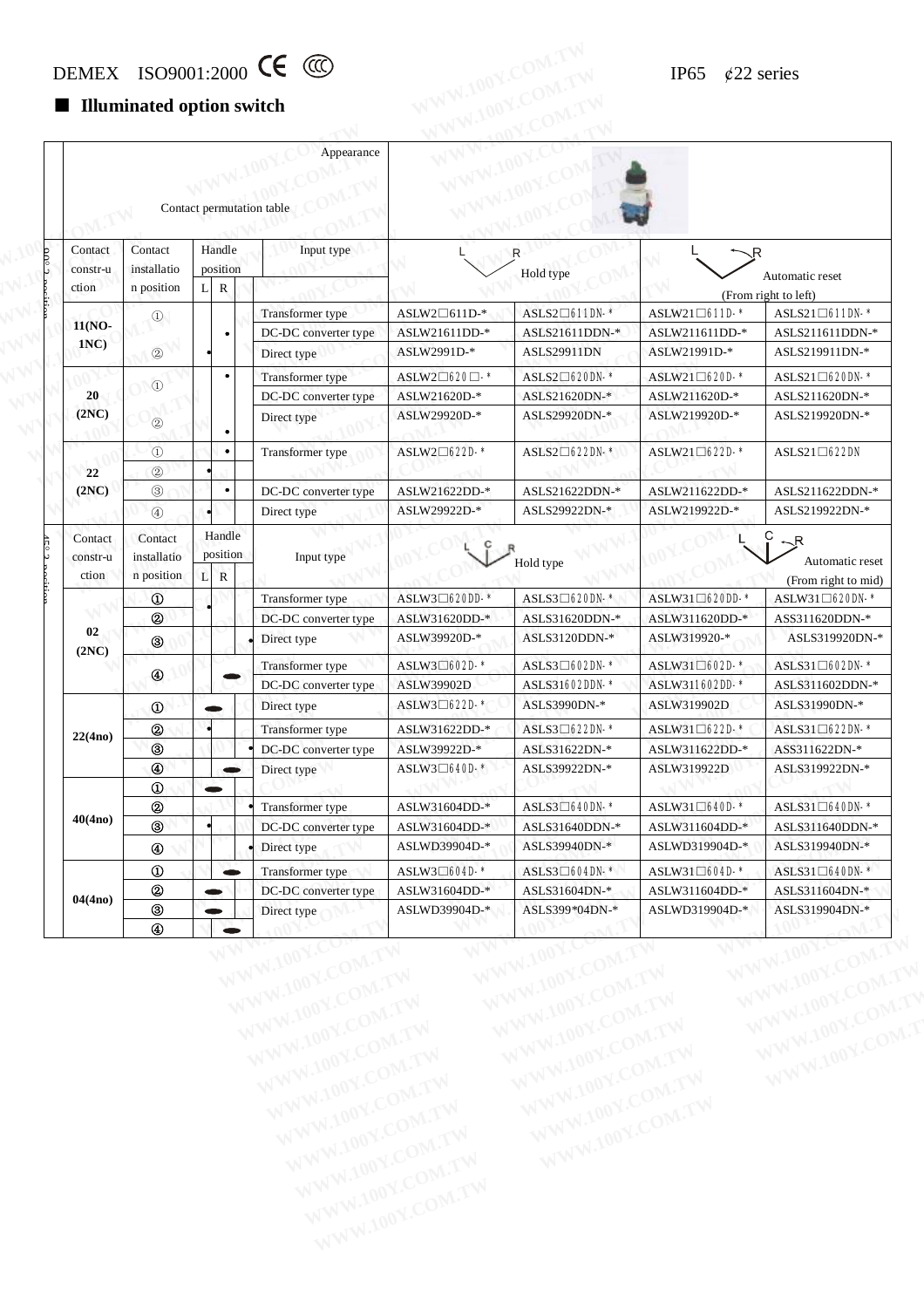# DEMEX ISO9001:2000 CC  $\textcircled{C}$  IP65 ¢22 series

#### ■ **Contact installation position**

|                            |                                         |                        |                         |                                     | ■ Contact installation position                                                                                                            |
|----------------------------|-----------------------------------------|------------------------|-------------------------|-------------------------------------|--------------------------------------------------------------------------------------------------------------------------------------------|
|                            |                                         |                        |                         |                                     | Left Center Right                                                                                                                          |
|                            | R                                       |                        |                         |                                     | Handle                                                                                                                                     |
|                            | Automatic reset<br>(From left to right) |                        |                         |                                     | $\mathbf c$<br>R<br>L<br>position                                                                                                          |
| ASLW22□611D-*              | 22 611D                                 | <b>ASLS22 611DN</b>    |                         |                                     | $^{\circ}$<br>Switching                                                                                                                    |
| ASLW221611DD-*             | 221611DD                                | ASLS221611DN           |                         |                                     | ◎                                                                                                                                          |
| ASLW22991D-*               | 22991D                                  | ASLSDN229911DN         |                         |                                     | Overlapping<br>$\circledS$<br>contact                                                                                                      |
| ASLW22□620D-*              | 22 620D                                 | $ASLS22 \square 620DN$ |                         |                                     | $\circledast$                                                                                                                              |
| ASLW221620D-*              | 221620D                                 | ASLS221620DN           |                         |                                     |                                                                                                                                            |
| ASLW229920D-*              | 229920D                                 | ASLS229920DN           |                         |                                     | Specify voltage code of transformer in $\Box$ of                                                                                           |
| ASLW22□622D-*              | 22 622D                                 | <b>ASLS22 622DN</b>    |                         |                                     | "Model" column.                                                                                                                            |
| ASLW221622DD-*             | 221622DD                                | ASLS221622DN           |                         |                                     | 1: 110 V AC, 15: 115 V AC, 12: 120V AC, 2: 220V<br>AC, 23: 230 V AC, 24: 240 V AC                                                          |
| ASLW229922D-*              | 229922D                                 | ASLS229922DN           |                         |                                     | · Specify color code in * of "Model" column.                                                                                               |
|                            | R<br>Automatic reset                    |                        | $-R$                    | Automatic reset                     | R: Red; G: Green; Y: Yellow; A: Aurantiacus; W:<br>White (Only applicable to knob type)<br>· Option switches of transformer type and DC-DC |
|                            | (From left to the center)               |                        |                         | (From left and right to the center) | converter type are with a LED lamp respectively.                                                                                           |
| ASLW32 <sup>0620DD-*</sup> | 32 620DD                                | <b>ASLS32 620DN</b>    | <b>ASLW</b>             | ASLS33 620 DN                       | Except that key option switch is with a specific LED<br>lamp, other direct option switches are with no lamps,                              |
|                            |                                         |                        | 233620DD                |                                     | thus LED lamp shall be otherwise ordered to match                                                                                          |
| ASLW321620DD-*             | 32620DD                                 | <b>ASLS 321620DDN</b>  | ASLW<br>31620           | ASLS 331620 DN                      | with direct option switch.                                                                                                                 |
|                            |                                         |                        | DD                      |                                     | Standard color for round front ring<br>22 series: Black unpolished aluminum                                                                |
| ASLW329920D-*              | 329920D                                 | <b>ASLS 329920DN</b>   | <b>ASLW 339920D</b>     | ASLS 339920 DN                      | 25 series: Black unpolished aluminum                                                                                                       |
| ASLW32□602D-*              | 32 602D                                 | <b>ASLS 32 602DN</b>   | ASLW 33 602D            | ASLS 33 602 DN                      | Standard color for square front ring                                                                                                       |
| ASLW321602DD-*             | 32 620DD                                | <b>ASLS 321602DDN</b>  | <b>ASLW</b><br>331602DD | <b>ASLS 331602 DN</b>               | 22 series: Black plastic                                                                                                                   |
| ASLW329902D-*              | 329902D                                 | <b>ASLS 32990DN</b>    | <b>ASLW 339902D</b>     | <b>ASLS 33990 DN</b>                |                                                                                                                                            |
| $ASLW32 \square 622D-$ *   | 32 622D                                 | <b>ASLS 32 622DN</b>   | ASLW 33 622D            | ASLS 33 622 DN                      |                                                                                                                                            |
| ASLW321622DD-*             | 321622DD                                | <b>ASLS 321622DN</b>   | <b>ASLW</b><br>331622DD | ASLS 331622 DN                      |                                                                                                                                            |
| ASLW329922D-*              | 32 9922D                                | <b>ASLS 329922 DN</b>  | ASLW 339922D            | ASLS 339922 DN                      |                                                                                                                                            |
| $ASLW32 \square 640D-*$    | 32 640D                                 | <b>ASLS 32 640 DN</b>  | <b>ASLW 33 604D</b>     | ASLS 33 640 DN                      |                                                                                                                                            |
| ASLW321604DD-*             | 321604D                                 | <b>ASLS 321640DDN</b>  | <b>ASLW</b><br>331604DD | ASLS 334640 DN                      |                                                                                                                                            |
| ASLWD329904D-*             | D329904D                                | <b>ASLS 329940 DN</b>  | <b>ASLW 339904D</b>     | <b>ASLS 339940 DN</b>               |                                                                                                                                            |
| $ASLW32\square 604D-*$     | 32 604D                                 | <b>ASLS 32604 DN</b>   | ASLW 33 604D            | <b>ASLS 33 604 DN</b>               |                                                                                                                                            |
|                            | 321604DD                                | <b>ASLS 321604 DN</b>  | ASLW<br>331604DD        | ASLS 331604 DN                      |                                                                                                                                            |
| ASLW321604DD-*             |                                         |                        |                         |                                     |                                                                                                                                            |



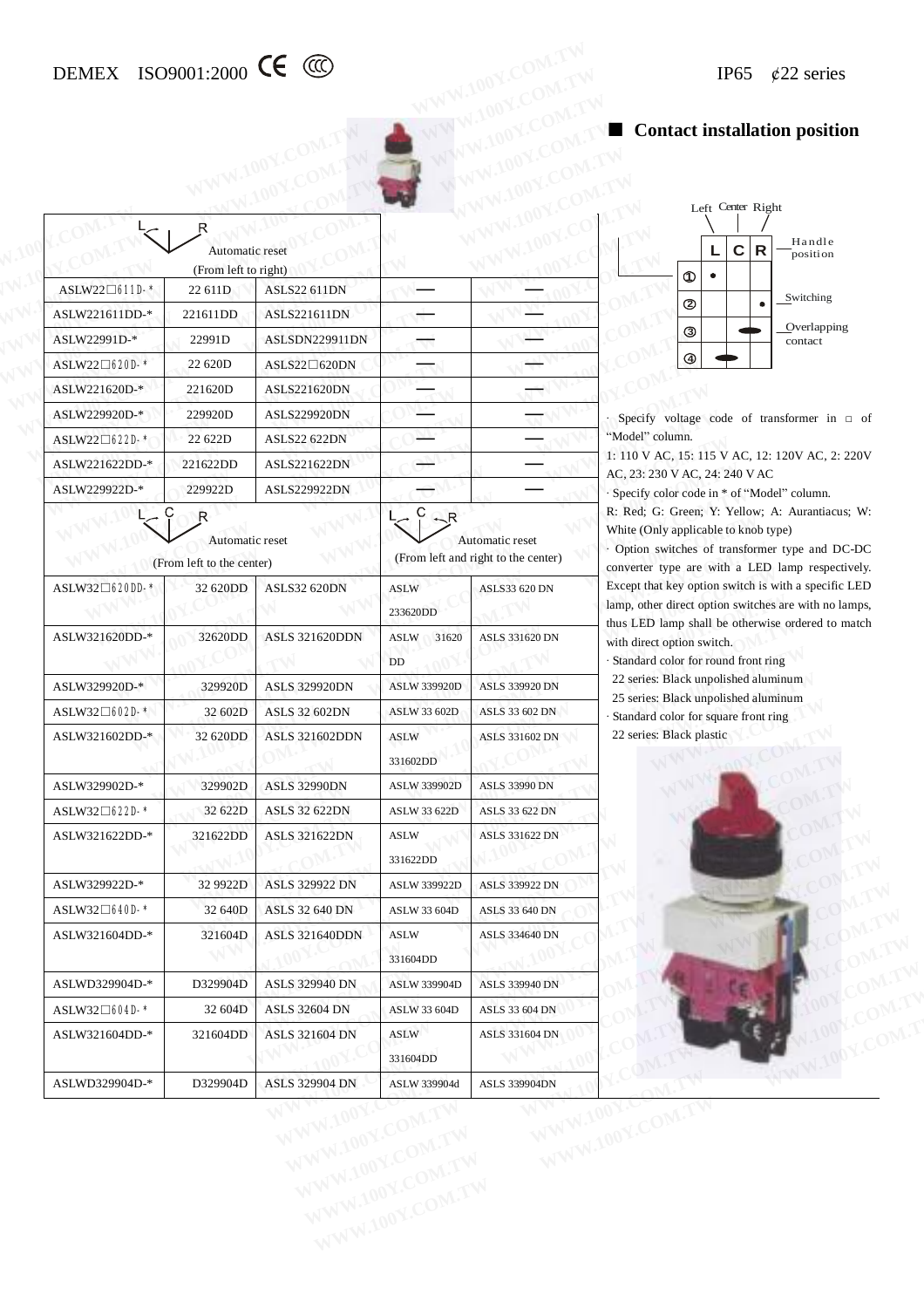## DEMEX ISO9001:2000  $\sqrt{9}$  (22 series WWW.100Y.COM.TW WWW.100Y.COM.TW WWW.100Y.COM.TW WWW.100Y.COM.TW WWW.100Y.COM.TW WWW.100Y.COM.TW WWW.100Y.COM.TW WWW.100Y.COM.TW WWW.100Y.COM.TW WWW.100Y.COM.TW WWW.100Y.COM.TW WWW.100Y.COM.TW WWW.100Y.COM.TW WWW.100Y.COM.T WWW.100Y.COM.TW WWW.100Y.COM.TW WWW.100Y.COM.TW WWW.100Y.COM.TW WWW.100Y.COM.TW WWW.100Y.COM.TW WWW.100Y.COM.TW WWW.100Y.COM.TW WWW.100Y.COM.TW WWW.100Y.COM.TW WWW.100Y.COM.TW WWW.100Y.COM.TW WWW.100Y.COM.TW WWW.100Y.COM.TW WWW.100Y.COM.TW **WWW.100Y.COM.TW WWW.100Y.COM.TW WWW.100Y.COM.TW WWW.100Y.COM.TW WWW.100Y.COM.TW WWW.100Y.COM.TW WWW.100Y.COM.TW WWW.100Y.COM.TW WWW.100Y.COM.TW WWW.100Y.COM.TW WWW.100Y.COM.TW**

| <b>Attachments</b> |
|--------------------|
|                    |

| Appearance | Name                            | Color                                            | Appearance | Name                                                                   | Color                                           |
|------------|---------------------------------|--------------------------------------------------|------------|------------------------------------------------------------------------|-------------------------------------------------|
|            | Parallel color<br>lid           | $R -$<br>$G -$<br><b>Y-11</b>                    |            | Plastic ring                                                           |                                                 |
|            | Raised head                     | $S-I$<br>$W \Box$                                |            | Aluminum ring                                                          | Original color                                  |
|            | color lid                       | B-1                                              |            | Gold ring                                                              | $Y -$                                           |
|            | Mushroom<br>headed              |                                                  |            | Full protective aluminum<br>ring                                       | Original color                                  |
|            | Mushroom<br>headed<br>handwheel | $R -$                                            |            | Mushroom headed full<br>protective aluminum ring                       | Original color                                  |
|            | Knob handle                     | $B - m$<br>$R -$<br>$G -$<br><b>Y</b> - <b>T</b> |            | $\phi$ 30 telescoping plastic<br>ring                                  | Nobelium plated                                 |
|            | Indicating<br>lamp color lid    | S-∎<br>₩⊓                                        |            | $\rlap{\hspace{0.02cm}/}{\varepsilon}$ 30 telescoping aluminum<br>ring | Original color                                  |
|            | Contact<br>NO-NC                | Normal open<br>$S-I$<br>Normal close<br>$R -$    |            | $\phi$ 25 telescoping plastic<br>ring                                  | Grey color                                      |
|            | Touch-proof<br>lid<br>WWW.100L  | B- I<br>WWW.100Y.COM.FT                          | WWW.Ida    | LED lamp<br>WWW.100Y.COME                                              | $R -$<br><u>Y- L</u><br>WWW.10<br>WWW.100Y.COM. |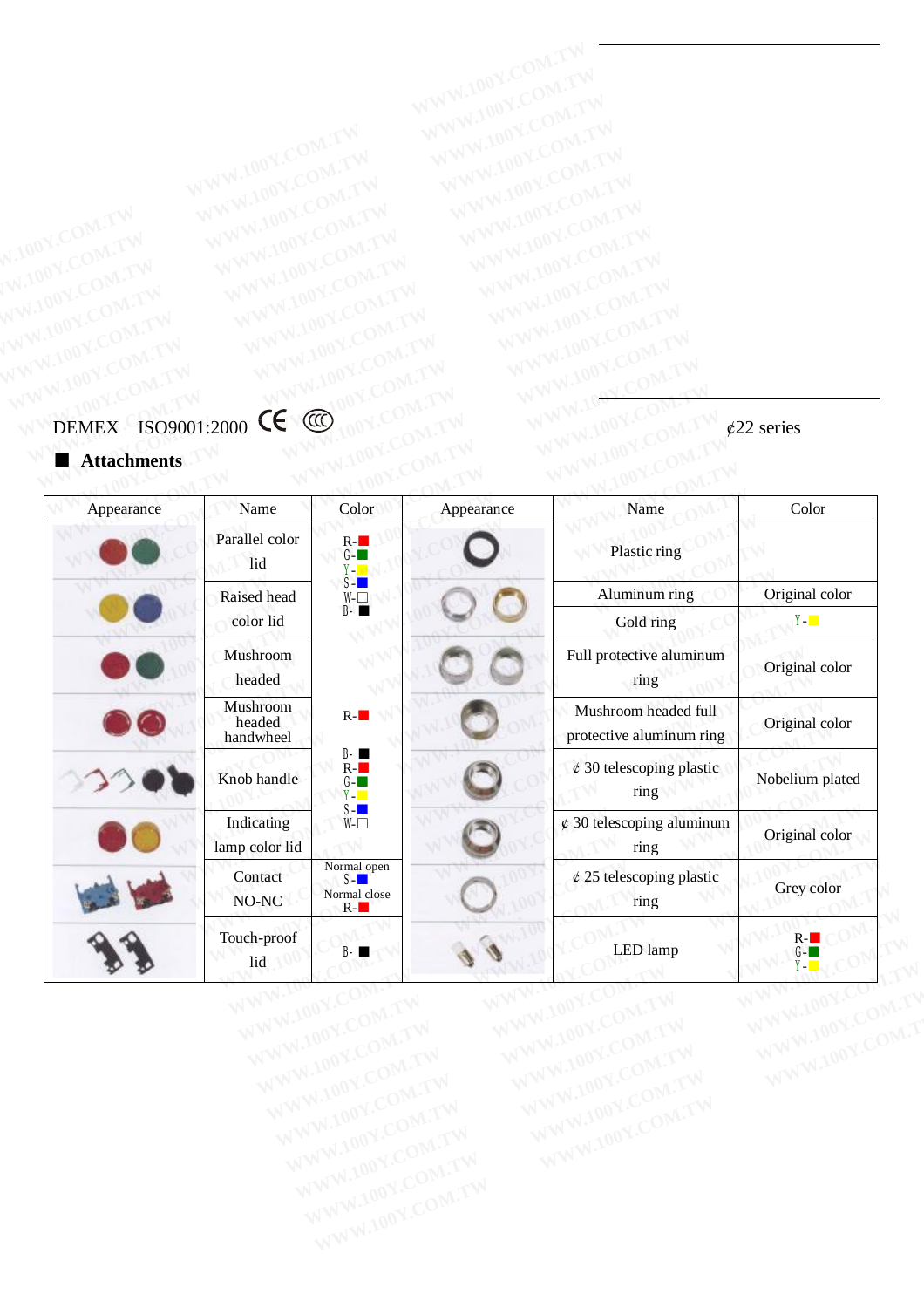#### **Great variety of minitype control components Minitype control components for electronic and minitype control panels**



■ **Three types** of **control components** assembled **in DIN panel** 

### **Each series of control components is divided into three types:**

Round type, square type and rectangular type. The front lid dimensions of all types of control components are specially designed to be able to be assembled in one standard panel.

## **■ Limpidity illumination face characterized by new type super luminant LED lamp**

HQA series control components are characterized by new type super luminant LED lamp originally created by IDEC, plug-in units and short body. An ideal reflector is fitted in lamp shade to eliminate light scattering. Mark board, acting as a filter, can effectively transmit light source and maintain limpidity of illumination face. **Three types of control components assembled**<br> **Example 100Y.COM.TW 100Y.COM.TW 100Y.COM.TW 100Y.COM.TW 100Y.COM.TW 100Y.COM.TW 100Y.COM.TW 100Y.COM.TW 100Y.COM.TW 100Y.COM.TW 100Y.COM.TW 100Y.COM.TW 100Y.COM.TW 100Y.COM.T EXECUTE:**<br> **WE THE COMMON COMPONERT ASSEMBLED IS THE COMMON COMPONERT ASSEMBLED IS Series of control components is divided into HQA series control components a types:<br>
types:<br>
d type, square type and rectangular type. The Exampled Exampled Exampled IDIN panel**<br> **We super luminant LED lar**<br> **We super luminant LED lar**<br> **We super luminant LED lar**<br> **We super luminant LED**<br> **We super luminant LED**<br> **We super luminant LED**<br> **We super luminant EXECUTE: WE SET UNIVER THE CONFORMATE THE CONFORMATE THE SOLUTION COMPONENTS IS divided into HQA series control components are pes:<br>
The wave type super luminant LED lam<br>
we type super luminant LED<br>
ype, square type and EXECUTE:** New type super luminant LED lamp<br>
resort components is divided into HQA series control components are c<br>
res:<br>
rep. square type and rectangular type. The created by IDEC, plug-in units and<br>
1 dimensions of all t **EXERCUTE IS SERVICED THE SERVICE OF SERVICE OF SERVICE ORDER SERVICE DETAILS AND RECTION ON SUPER UNITS AND SUPER UNITS AND SUPER UNITS AND SUPER UNITS AND SUPER UNITS AND SUPER UNITS AND A SERVICE CONDUCT A SERVICE OF ST** Example 100 and rectangular type. The created by IDEC, plug-in units and shd<br>dimensions of all types of control ideal reflector is fitted in lamp shade<br>are specially designed to be able to be light scattering. Mark board,

Super luminant LED lamp



## ■ Back terminal with high reliability

The terminals of all series of control components are in one flat surface. The lamp and contact terminal (welding/foil terminal) are placed on the back of the manipulator. Since the external dimensions of all series of control components are 22 mm, and all their terminals are in one flat surface, it is very convenient for wiring when installing different series of control components. **WWW.100Y.COM.TW WWW.100Y.COM.TW WWW.100Y.COM.TW** Back terminal with high reliability<br>The terminals of all series of control components are<br>in one flat surface. The lamp and contact terminal<br>rious purposes (welding/foil terminal) are placed on the back of the<br>illuminated **WWW.100Y.COM.TW WWW.100Y.COM.TW WWW.100Y.COM.TW EXECUTE:** The terminals of all series of control components are<br>in one flat surface. The lamp and contact terminal<br>ous purposes (welding/foil terminal) are placed on the back of the<br>illuminated button and manipulator. Sin **Example 1988**<br>
The terminals of all series of control components are<br>
in one flat surface. The lamp and contact terminal<br>
use purposes<br>
(welding/foil terminal) are placed on the back of the<br>
luminated button and manipulat WW.100Y.COM.TW WWW.100Y.COM.TW **Purposes** (welding/foil terminal) are placed on the back of the UTW<br>minated button and manipulator. Since the external dimensions of all MUTW<br>witch and large-scale terminals are in one flat surface, it is very convenient<br> **EXERCITE DEAL OF A THRANGE IN STREET AND RELEASE AND SERVING WEIGHT OF A THRANGE IN STREET AND THE STREET AND THE STREET AND RELEASE AND THE STREET AND RELEASE AND THE STREET AND THE STREET AND THE STREET AND THE STREET A Example 18 and 18 arge-scale terminals are in one flat surface, it is very convenient<br>conditions include base, for wiring when installing different series of control<br>cover etc. ONLTW components.<br>COM.TW COM.TW COM.TW COM.T Example 3 are in one flat surface, it is very convenient**<br> **WAW in the section of the components.**<br>
WANDOY.COM.TW **WWW.100Y.COM.TW PRIME 200Y.COM.TW**<br> **WANDOY.COM.TW WWW.100Y.COM.TW**<br> **WWW.100Y.COM.TW WWW.100Y.COM.TW**<br> **W** 



#### ■ **Various types for various purposes**

Besides from button, illuminated button and indicating lamp, ¢16 series control components also include option switch, key switch and large-scale control components. The attachments include base, switch protective cover and dust cover etc.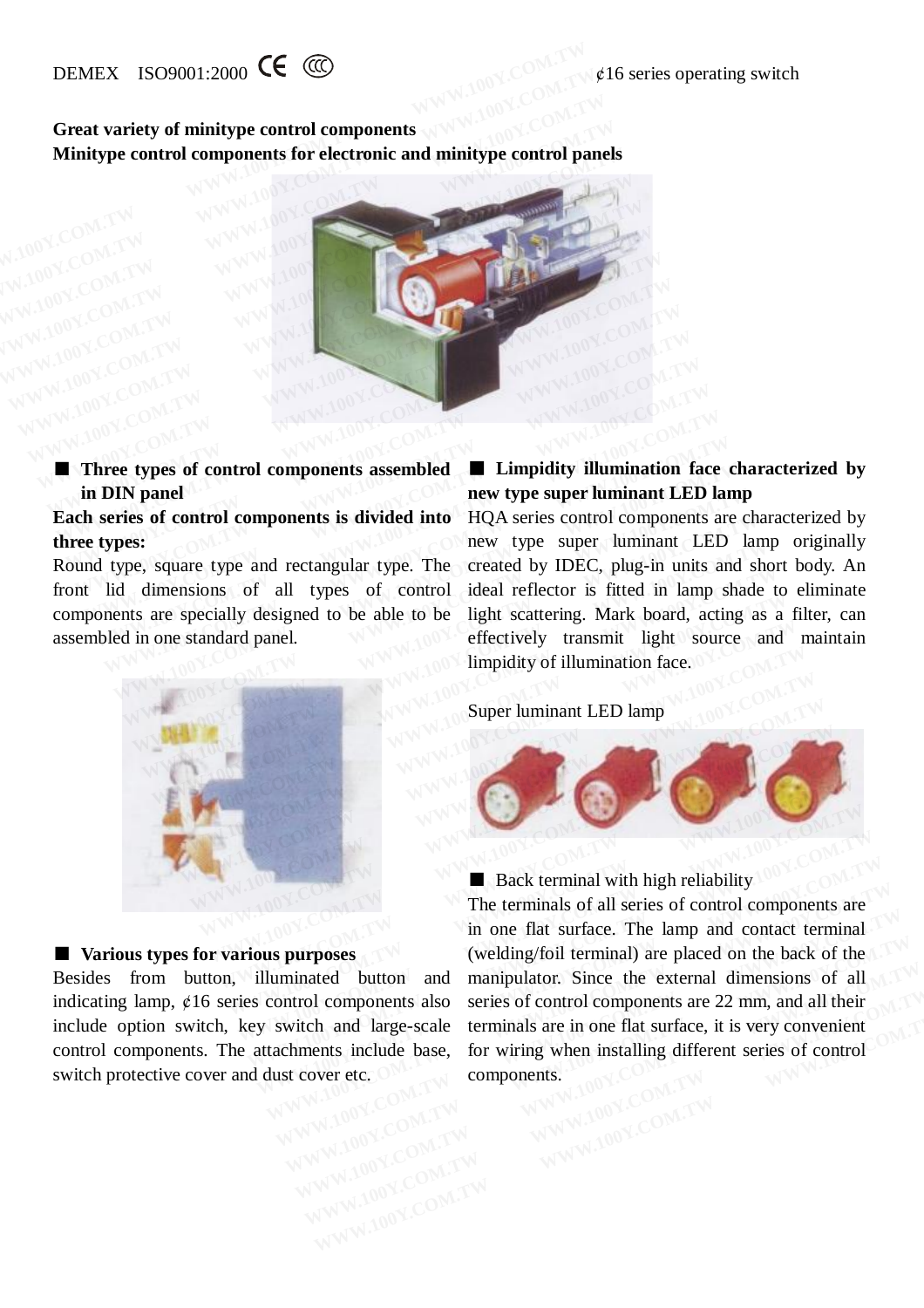## ■ **A16 button and ZS 16 emergency stop**

| A16 button and ZS 16 emergency stop<br>$\blacksquare$ |                                                               |                      |                           |                                   |
|-------------------------------------------------------|---------------------------------------------------------------|----------------------|---------------------------|-----------------------------------|
| Appearance                                            | Actuating type                                                | Contact construction | Model                     | Button color (specified mark)     |
|                                                       |                                                               |                      | Sealed                    |                                   |
| Round                                                 | Snap-action                                                   | $1\mathrm{C}$        | $A16-11SY/\Box$           |                                   |
|                                                       |                                                               | $2\mathrm{C}$        | A16-22SY/ $\Box$          |                                   |
|                                                       |                                                               | $1C$                 | A16-11ZY/ $\Box$          |                                   |
|                                                       | Alternate                                                     | $2\mathrm{C}$        | A16-1ZY/ $\Box$           |                                   |
| Square                                                |                                                               | $1C$                 | A16-11SF/ $\Box$          |                                   |
|                                                       | Snap-action                                                   | $2\mathrm{C}$        | A16-22SY/ $\Box$          |                                   |
|                                                       |                                                               | $1\mathrm{C}$        | A16-22ZF/ $\square$       |                                   |
|                                                       | Alternate                                                     | $2\mathrm{C}$        | A16-22ZY/ $\Box$          | $R -$                             |
| Rectangular                                           |                                                               | $1C$                 | A16-11SJ/ $\Box$          | <b>Service Service</b>            |
|                                                       | Snap-action                                                   | $2\mathrm{C}$        | $A16-22SJ/\Box$           | $G - I$                           |
|                                                       |                                                               | $1\mathrm{C}$        | $\text{A16-11ZJ}/\Box$    | <b>Y</b> –                        |
|                                                       | Alternate                                                     | 2C                   | A16-22ZJ/ $\Box$          |                                   |
| Round $\phi$ 23.5 mm button                           | Snap-action                                                   | 1 <sup>C</sup>       | $A16-11SM/\Box$           | W [                               |
|                                                       |                                                               | 2C                   | $\text{A16-22SM}/\square$ |                                   |
|                                                       |                                                               | $1\mathrm{C}$        | $A16-11ZM/\Box$           |                                   |
|                                                       | Alternate                                                     | $_{2C}$              | A16-22ZM/ $\Box$          |                                   |
| Round ¢ 23.5 mm button                                | Snap-action                                                   | $1\mathrm{C}$        | A16-11SQ/ $\Box$          |                                   |
|                                                       |                                                               | $2\mathrm{C}$        | A16-22SQ/ $\Box$          |                                   |
|                                                       |                                                               | $1\mathrm{C}$        | A16-11ZQ/ $\Box$          |                                   |
|                                                       | Alternate                                                     | 2C                   | A16-22ZQ/□                |                                   |
| Emergency stop type                                   |                                                               | 1 <sup>C</sup>       | ZS16-11R                  |                                   |
|                                                       | Button that locked<br>when pressing and reset<br>when turning | $2\mathrm{C}$<br>W   | ZS16-22R<br>W.100Y.C      | $\rightsquigarrow$<br>$R-I$<br>TV |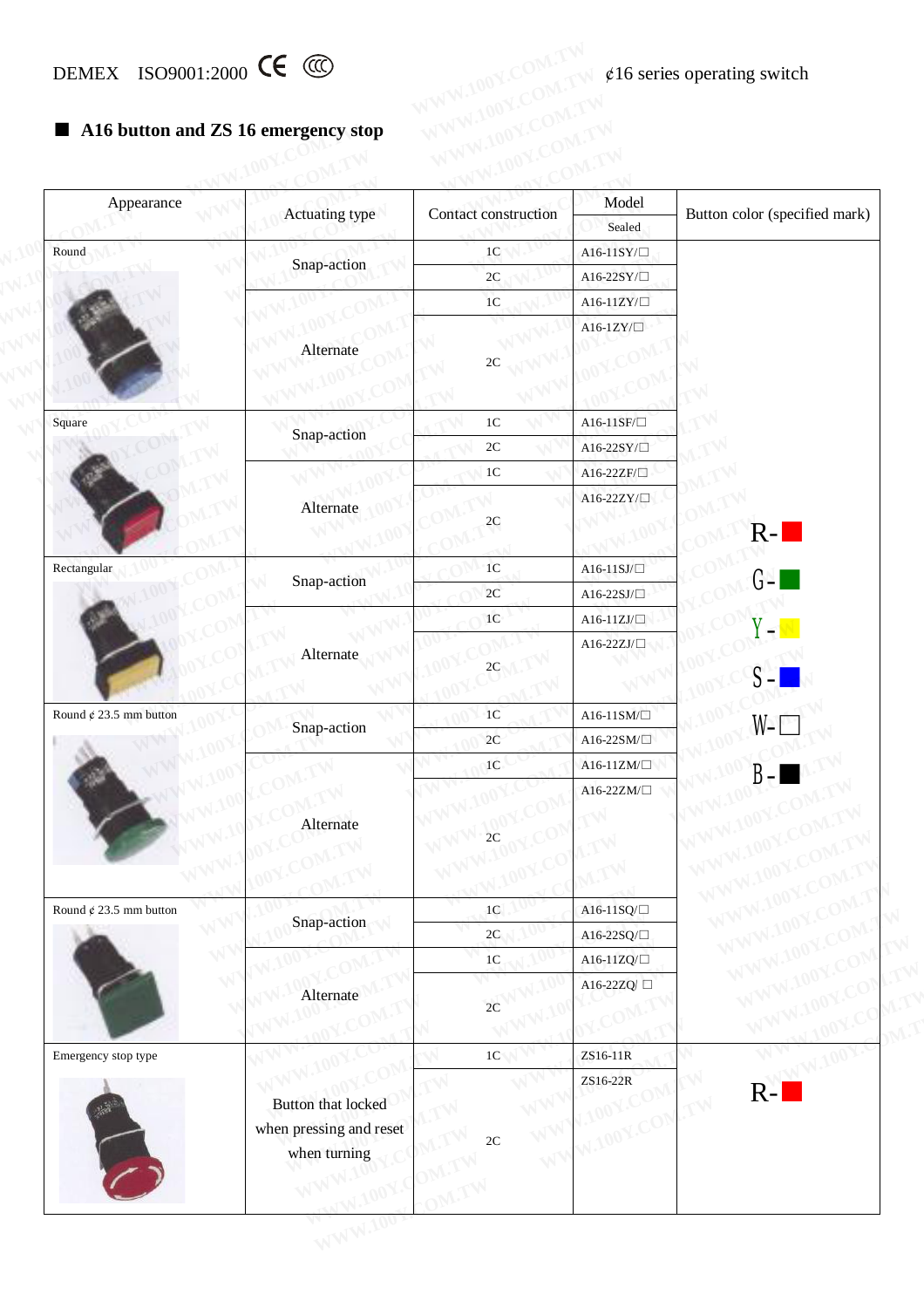## ■ **22 mm** depth of extended type minitype control components

- HQA series minitype control components are characterized by exquisite operating mechanism originally created by IDEC. The switch operating is instant and soft. The short body operating switch adopting reliable gold-plated and silver-plated contact can be applied to offices and factories. **WWW.100Y.COM.32 mm depth of extended type minitype control components<br>
• HQA series minitype control components are<br>
characterized by exquisite operating mechanism<br>
originally created by IDEC. The switch<br>
operating is ins WWW.4009001:2000 CCM.**<br> **WE 22 mm depth of extended type minitype control components**<br>
• HQA series minitype control components are characterized by exquisite operating mechanism originally created by IDEC. The switch ope **WE ALCOMED 22 mm depth of extended type minitype control components<br>
• HQA series minitype control components are<br>
characterized by exquisite operating mechanism<br>
originally created by IDEC. The switch<br>
operating is insta** ■ 22 mm depth of extended type minitype control components<br>
■ HQA series minitype control components are<br>
characterized by exquisite operating mechanism<br>
originally created by IDEC. The switch<br>
operating is instant and so • HQA series minitype control components are<br>characterized by exquisite operating mechanism<br>originally created by IDEC. The switch<br>operating is instant and soft. The short body<br>operating switch adopting reliable gold-plate • HQA series minitype control components are<br>characterized by exquisite operating mechanism<br>originally created by IDEC. The switch<br>operating is instant and soft. The short body<br>operating switch adopting reliable gold-plate The contracterized by exquisite operating mechanism<br>
originally created by IDEC. The switch<br>
operating is instant and soft. The short body<br>
operating switch adopting reliable gold-plated<br>
and silver-plated contact can be a The switch adopting is instant and soft. The switch body<br>operating is instant and soft. The short body<br>operating switch adopting reliable gold-plated<br>and silver-plated contact can be applied to<br>offices and factories.<br>With
	- With various modules
	- With LED; the illumination face is limpid.
	- One current limiting resistor and one protective diode are included in LED lamp



| With LED; the illumination face is limpid.<br>One current limiting resistor and one protective<br>diode are included in LED lamp |                                                                                              |           |      |                     |      |                           |                       |                                     |
|----------------------------------------------------------------------------------------------------------------------------------|----------------------------------------------------------------------------------------------|-----------|------|---------------------|------|---------------------------|-----------------------|-------------------------------------|
| <b>Contact capacity</b>                                                                                                          |                                                                                              |           |      |                     |      | <b>Properties</b>         |                       |                                     |
|                                                                                                                                  | Maximum voltage                                                                              |           |      | 250V AC/DC          |      |                           | Operating temperature | $-25+15$ °C (No<br>Incandescence to |
|                                                                                                                                  | Maximum current                                                                              |           |      | 3A                  |      |                           | Operating humidity    | 45~85% RH (No                       |
|                                                                                                                                  | Operating voltage                                                                            |           | 24V  | 110V                | 220  | Contact resistance        | Maximum: 50M          |                                     |
| Operating voltage                                                                                                                | AC50/50HZ                                                                                    | Resistive |      | 1.0A                | 0.5A |                           | Insulation resistance | Minimum: 100N<br>megohm table)      |
|                                                                                                                                  |                                                                                              | Inductive |      | 0.7A                | 0.5A |                           |                       | Between moving                      |
|                                                                                                                                  | DC                                                                                           | Resistive | 1.0A | 0.2A                |      |                           |                       | stationary parts:                   |
|                                                                                                                                  |                                                                                              | Inductive | 0.7A | 0.1A                |      |                           |                       | min                                 |
| Notes: DC inductive load PF=0.6-0.7                                                                                              | Contact materials                                                                            |           |      | Gold-plated contact |      |                           | Switch                | Between contact<br>different polar: |
|                                                                                                                                  | DC inductive load $L/R = 7$ msec<br>Minimum available load (reference value); 5 V, ImA AC/DC |           |      |                     |      | Withstand<br>voltage test | unit                  | min<br>Between contact              |

 Minimum available load (reference value); 5 V, ImA AC/DC (Application scope depends on operating conditions and load)

|            |                                     |               | ЕЕР шипшанон иштемраспу                                                                                                 |                   |                   |
|------------|-------------------------------------|---------------|-------------------------------------------------------------------------------------------------------------------------|-------------------|-------------------|
|            | Operating voltage                   |               | 6V <sub>DC</sub>                                                                                                        | 12V <sub>DC</sub> | 24V <sub>DC</sub> |
|            |                                     |               | ±5%                                                                                                                     | $\pm 10\%$        | $\pm 10\%$        |
| <b>LED</b> |                                     | Rated voltage | 6V DC                                                                                                                   | 12V <sub>DC</sub> | 24V DC            |
| lamp       |                                     | Rated current | 30mA                                                                                                                    | 20mA              | 10Ma              |
|            | Model                               | Red           | LAPD-6R                                                                                                                 | $LAPD-1R$         | LAPD-2R           |
|            |                                     | Green         | $LAPD-6G$                                                                                                               | $LAPD-1G$         | $LAPD-2G$         |
|            |                                     | Blue          | LAPD-6S                                                                                                                 | LAPD-1S           | $LAPD-2S$         |
|            |                                     | White         | LAPD-6W                                                                                                                 | LAPD-1W           | LAPD-2W           |
|            |                                     | Yellow        | LAPD-6Y                                                                                                                 | LAPD-1Y           | LAPD-2Y           |
|            |                                     | Base color    | Green                                                                                                                   | Yellow            | Red               |
|            | LED lamp life<br>Equivalent circuit |               | $50,000$ hours or so<br>(The luminance reduces to 50% of the initial luminance<br>when applied to total direct current) |                   |                   |
|            |                                     |               |                                                                                                                         |                   |                   |

### ■ **LED illumination unit capacity**

## ■ **Properties**

|        | aximum voltage     |                                                                                                                              |                           | 250V AC/DC          |                                                        |                           | Operating temperature                  | $-25 \sim +15$ °C (No freezing)                                                                                                            |  |
|--------|--------------------|------------------------------------------------------------------------------------------------------------------------------|---------------------------|---------------------|--------------------------------------------------------|---------------------------|----------------------------------------|--------------------------------------------------------------------------------------------------------------------------------------------|--|
|        | aximum current     |                                                                                                                              |                           | 3A                  |                                                        |                           |                                        | Incandescence type: -25~+40°C                                                                                                              |  |
|        | erating voltage    |                                                                                                                              | 24V                       | 110V                | 220                                                    |                           | Operating humidity                     | 45~85% RH (No condensation)                                                                                                                |  |
|        | AC50/50HZ          | Resistive                                                                                                                    |                           | 1.0A                | 0.5A                                                   |                           | Contact resistance                     | Maximum: 50M (Initial value)                                                                                                               |  |
|        |                    | Inductive                                                                                                                    |                           | 0.7A                | 0.5A                                                   |                           | Insulation resistance                  | Minimum: 100M (500V DC<br>megohm table)                                                                                                    |  |
|        | DC                 | Resistive                                                                                                                    | 1.0A                      | 0.2A                |                                                        |                           |                                        | Between moving parts and<br>stationary parts: 2000V AC, 1                                                                                  |  |
|        |                    | Inductive                                                                                                                    | 0.7A                      | 0.1A                |                                                        |                           |                                        | min                                                                                                                                        |  |
|        | ontact materials   |                                                                                                                              |                           | Gold-plated contact |                                                        |                           |                                        | Between contact and contact in<br>different polar: 2000V AC, 1                                                                             |  |
|        | e load L/R=7 msec  | vailable load (reference value); 5 V, ImA AC/DC<br>scope depends on operating conditions and load)<br>mination unit capacity |                           |                     |                                                        | Withstand<br>voltage test | unit                                   | min<br>Between contact and contact in<br>the same polar: 1000V AC, 1<br><b>MIN</b><br>Between contact and lamp<br>contact: 1500V AC, 1 MIN |  |
| age    |                    | 6V <sub>DC</sub><br>$\pm$ 5%                                                                                                 | 12V <sub>DC</sub><br>±10% |                     | 24V DC<br>$\pm 10\%$                                   |                           | Illumination<br>unit                   | Between moving parts and the<br>ground: 200V AC, 1 min                                                                                     |  |
| oltage |                    | 6V <sub>DC</sub>                                                                                                             | 12V <sub>DC</sub>         |                     | 24V <sub>DC</sub>                                      |                           | Aseismic resistance                    | 10-55 Hz, amplitude 1.5 mmP-P                                                                                                              |  |
| urrent |                    | 30mA                                                                                                                         | 20mA                      |                     | 10Ma                                                   |                           | Impulse resistance                     | Limiting danger line: 500<br>m/Sec2 (About 50G)                                                                                            |  |
| Red    |                    | LAPD-6R                                                                                                                      | LAPD-1R                   |                     | LAPD-2R                                                |                           | Operating limit: 200m/Sec 2            |                                                                                                                                            |  |
| Green  |                    | LAPD-6G                                                                                                                      | $LAPD-1G$                 |                     | LAPD-2G                                                |                           |                                        | (About 20G)                                                                                                                                |  |
| Blue   |                    | LAPD-6S                                                                                                                      | LAPD-1S                   |                     | LAPD-2S                                                |                           | Mechanical life (minimum<br>frequency) | Snap-action: 1,000,000 times<br>Alternate: 100,000                                                                                         |  |
| White  |                    | LAPD-6W                                                                                                                      | LAPD-1W                   |                     | LAPD-2W                                                |                           |                                        | Button that locked when                                                                                                                    |  |
|        |                    | LAPD-6Y                                                                                                                      | $LAPD-1Y$                 |                     | LAPD-2Y                                                |                           |                                        | pressing and reset when turning:                                                                                                           |  |
| Yellow |                    | Green                                                                                                                        | Yellow                    |                     | Red                                                    |                           |                                        | 100,000<br>Option switch: 250,000                                                                                                          |  |
| olor   |                    |                                                                                                                              |                           |                     |                                                        |                           |                                        | Key switch: 250,000                                                                                                                        |  |
| fe     | 50,000 hours or so |                                                                                                                              |                           |                     |                                                        |                           |                                        |                                                                                                                                            |  |
|        |                    | when applied to total direct current)                                                                                        |                           |                     | (The luminance reduces to 50% of the initial luminance |                           | Electric life (Minimum                 | Alternate: 50,000                                                                                                                          |  |
| cuit   |                    |                                                                                                                              |                           |                     |                                                        |                           | frequence)                             | Others: 100,000 (When reaching<br>1200 times/hour)                                                                                         |  |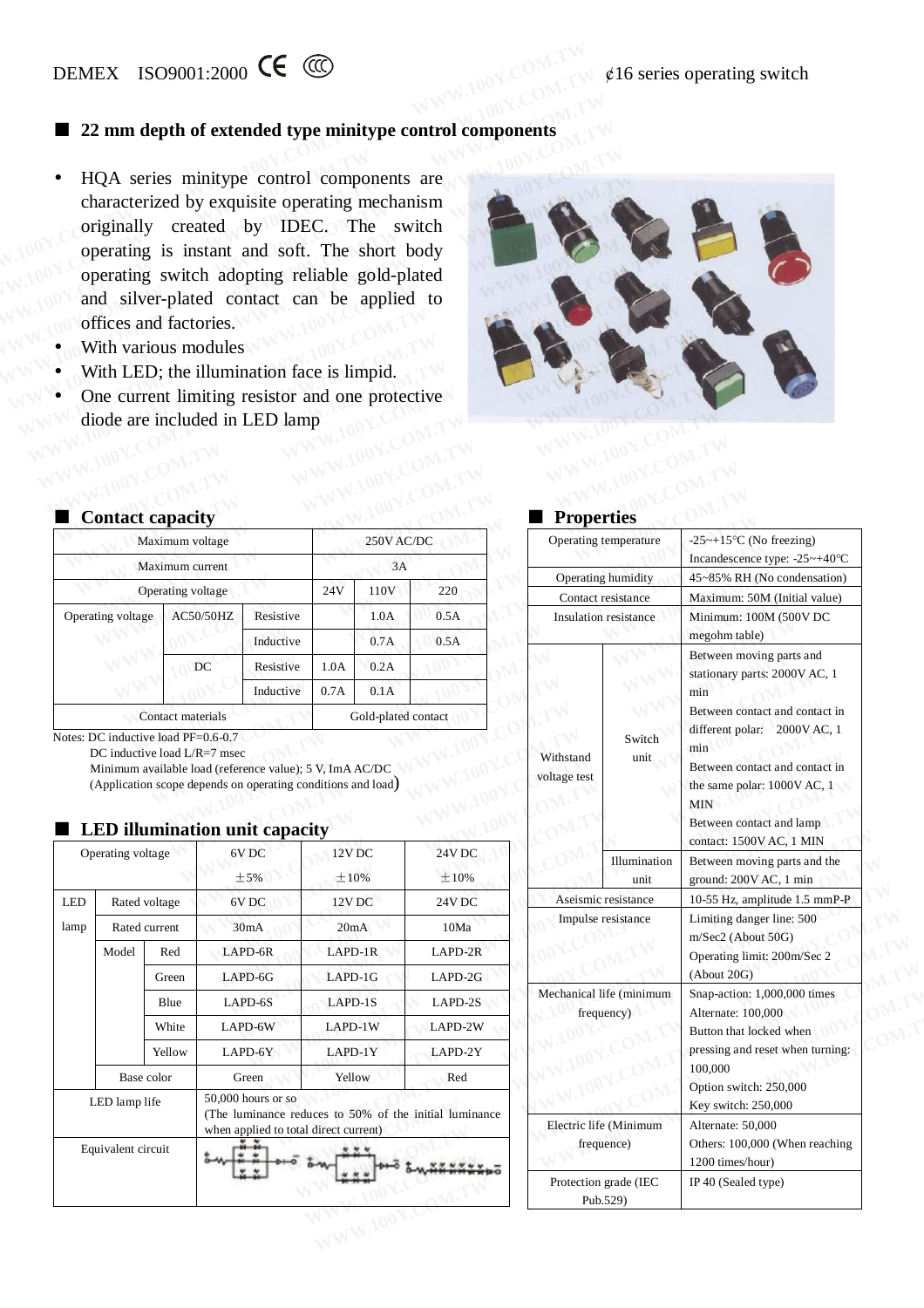#### ■ **AD** 16 **illuminated button** and **DX** 16 **indicating** lamp

| Appearance                     | Actuating<br>type  | Service<br>voltage                      | Contact<br>construction               | Mode<br>Sealed type<br>(IP40) | Color<br>(Specified<br>mark)                       | <b>Imbedding LED</b><br>lamp model<br>capacity                                                                                                               |  |
|--------------------------------|--------------------|-----------------------------------------|---------------------------------------|-------------------------------|----------------------------------------------------|--------------------------------------------------------------------------------------------------------------------------------------------------------------|--|
| Round                          |                    | $6V$ DC $\pm$ 5%                        | 1 <sup>C</sup><br>2C                  |                               |                                                    | Operating voltage                                                                                                                                            |  |
|                                | Snap-action        | 12V DC $\pm$<br>10%                     | 1 <sup>C</sup><br>2C                  |                               | $R -$<br>6V DC<br>$G - \blacksquare$<br>$LAPD-6*$  |                                                                                                                                                              |  |
|                                |                    | 24V DC $\pm$<br>10%                     | 1 <sup>C</sup><br>2C                  |                               | $Y -$<br>$W \Box$                                  | (6V DC/30mA)                                                                                                                                                 |  |
|                                |                    | $6V$ DC $\pm$ 5%                        | 1 <sup>C</sup><br>2C                  |                               |                                                    |                                                                                                                                                              |  |
|                                | Alternate          | 12V DC $\pm$<br>10%                     | 1 <sup>C</sup><br>2C                  |                               | 12V DC                                             | Operating voltage                                                                                                                                            |  |
|                                |                    | 24V DC $\pm$<br>10%                     | 1 <sup>C</sup><br>2C                  |                               | $LAPD-1*$                                          | (12V)DC/20mA)                                                                                                                                                |  |
| Nameplate size<br>Carving area | Indicating<br>lamp | $6V$ DC $\pm$ 5%<br>12V DC $\pm$<br>10% | $\blacksquare$                        |                               |                                                    | Operating voltage                                                                                                                                            |  |
|                                |                    | 24V DC $\pm$<br>10%                     |                                       |                               | 24V DC<br>$LAPD-2*$                                |                                                                                                                                                              |  |
| Square                         |                    | 6V DC $\pm$ 5%                          | 1 <sup>C</sup><br>2C                  |                               |                                                    | (24V)DC/10mA)                                                                                                                                                |  |
|                                | Snap-action        | 12V DC $\pm$<br>10%                     | $1\mathrm{C}$<br>2C                   |                               |                                                    | Code color                                                                                                                                                   |  |
|                                |                    | 24V DC $\pm$<br>10%                     | 1 <sup>C</sup><br>2C                  |                               | R: Red                                             |                                                                                                                                                              |  |
|                                |                    | $6V$ DC $±$ 5%                          | 1 <sup>C</sup><br>2C                  |                               | S: Blue<br>G: Green                                |                                                                                                                                                              |  |
|                                | Alternate          | 12V DC $\pm$<br>10%                     | 1 <sup>C</sup><br>2C                  |                               | Y: Yellow                                          |                                                                                                                                                              |  |
|                                |                    | 24V DC $\pm$<br>10%                     | 1 <sup>C</sup><br>2C                  |                               | W: White<br>Notes:<br>1. White lamp shade shall be |                                                                                                                                                              |  |
| Nameplate size                 | Indicating         | 6V DC $\pm$ 5%<br>6V DC $\pm$ 5%        | ÷<br>$\epsilon$                       |                               |                                                    |                                                                                                                                                              |  |
| Carving area<br>Rectangular    | lamp               | 6V DC $\pm$ 5%<br>6V DC $\pm$ 5%        | $\blacksquare$<br>1 <sup>C</sup>      |                               |                                                    | 1. Whice lamp shace share of<br>used with a yellow LED lamp;<br>2. LED lamp includes a choke<br>resistor and a protective diode<br>with no need for external |  |
|                                | Snap-action        | 12V DC $\pm$                            | 2C<br>1 <sup>C</sup>                  |                               | resistance.                                        |                                                                                                                                                              |  |
|                                |                    | 10%<br>24V DC $\pm$                     | 2C<br>1 <sup>C</sup>                  |                               | Equivalent circuit<br>6V DC                        |                                                                                                                                                              |  |
|                                |                    | 10%<br>$6V$ DC $\pm$ 5%                 | $2\mathrm{C}$<br>1 <sup>C</sup><br>2C |                               |                                                    |                                                                                                                                                              |  |
|                                | Alternate          | 12V DC $\pm$<br>10%                     | 1 <sup>C</sup><br>2C                  |                               |                                                    |                                                                                                                                                              |  |
|                                |                    | 24V DC $\pm$<br>10%                     | 1 <sup>C</sup><br>2C                  |                               | 12V DC                                             |                                                                                                                                                              |  |
|                                |                    | 6V DC $\pm$ 5%<br>12V DC $\pm$          |                                       |                               | $\circ$                                            |                                                                                                                                                              |  |
| Nameplate size<br>Carving area | Indicating<br>lamp | 10%                                     |                                       |                               | 24V DC                                             |                                                                                                                                                              |  |
|                                |                    | 24V DC $\pm$<br>10%                     |                                       |                               |                                                    |                                                                                                                                                              |  |

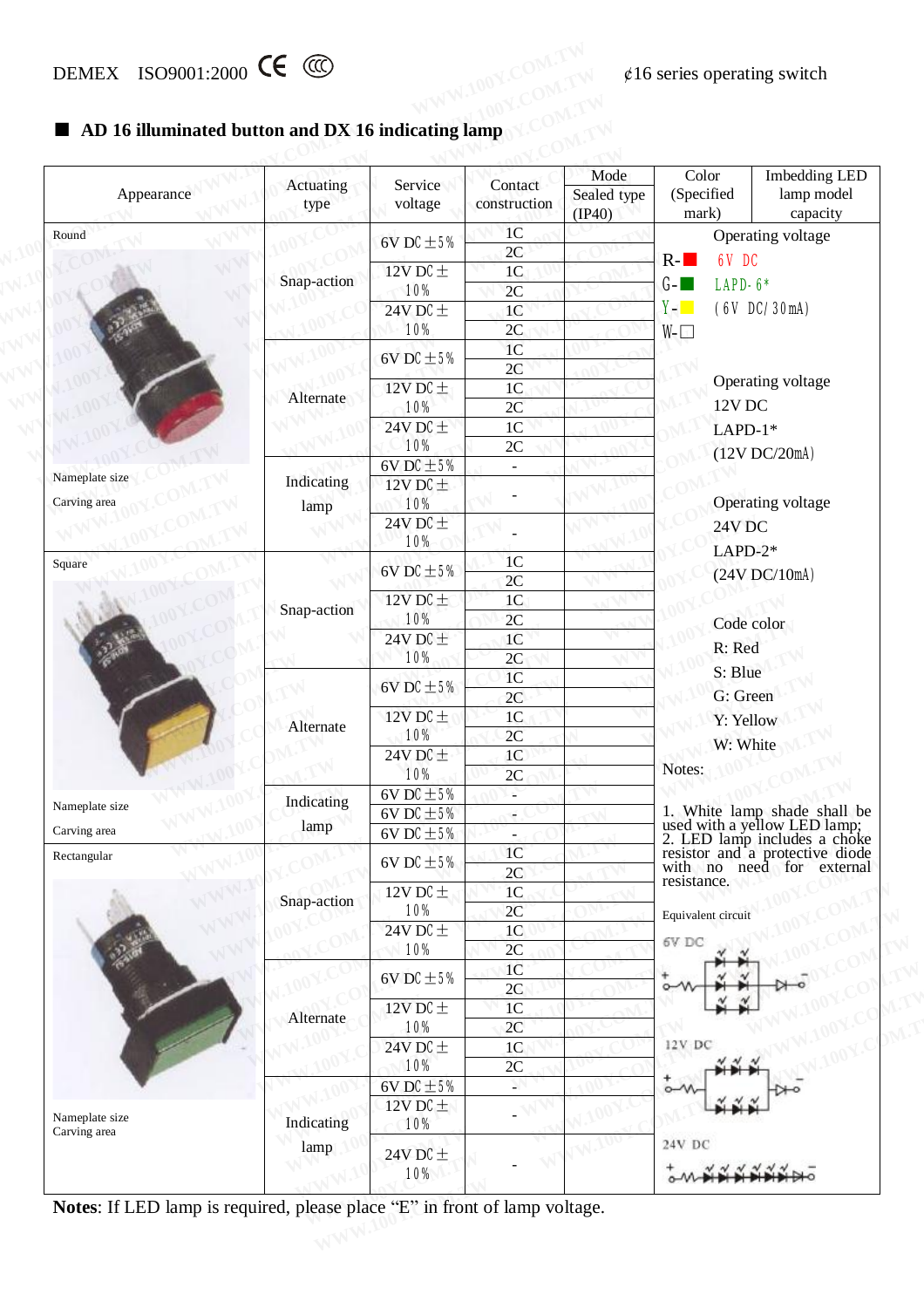# DEMEX ISO9001:2000 CE  $\circled{C}$   $\circled{C}$   $\circled{C}$   $\circled{C}$   $\circled{C}$   $\circled{C}$   $\circled{C}$   $\circled{C}$   $\circled{C}$   $\circled{C}$   $\circled{C}$   $\circled{C}$   $\circled{C}$   $\circled{C}$   $\circled{C}$   $\circled{C}$   $\circled{C}$   $\circled{C}$   $\circled{C}$   $\circled{C}$   $\circled{C}$   $\circled{C}$

#### ■ **AD** 16 large-scale illuminated button

| Appearance                                                                                                                               | Actuating type              | Service voltage         | Contact construction | Model<br>Sealed type (IP40) | Color<br>Imbedding<br>(Specified<br>LED lamp<br>model capacity<br>mark) |
|------------------------------------------------------------------------------------------------------------------------------------------|-----------------------------|-------------------------|----------------------|-----------------------------|-------------------------------------------------------------------------|
| Round $\ell$ 23.5 mm cover                                                                                                               |                             | $6V$ DC $\pm$ 5%        | 1 <sub>C</sub>       | AD16-11SM/6                 | $R -$                                                                   |
|                                                                                                                                          |                             |                         | 2C                   | AD16-22SM/6                 | $G -$                                                                   |
|                                                                                                                                          | Snap-action                 | $12v$ DC $\pm$ 10%      | 1 <sub>C</sub>       | AD16-11SM/12                | $Y -$                                                                   |
|                                                                                                                                          |                             |                         | 2C                   | AD16-11SM/12                | $S-I$                                                                   |
|                                                                                                                                          |                             |                         | 1 <sup>C</sup>       | AD16-22SM/24                | $W \Box$                                                                |
|                                                                                                                                          |                             | 24V DC±5%               | 2C                   | AD16-22SM/24                | $B - m$                                                                 |
|                                                                                                                                          | Alternate                   |                         | 1 <sub>C</sub>       | AD16-11SM/6                 | Operating<br>voltage                                                    |
|                                                                                                                                          |                             | $6VDC \pm 5%$           | 2C                   | AD16-22SM/6                 | 6V DC LAPD-6*                                                           |
| Nameplate<br>Carving area                                                                                                                |                             | 12V DC±10%              | 1 <sub>C</sub>       | AD16-11SM/12                | (6V DC/30mA)                                                            |
| $\text{\#}23.5$ mm big square cover                                                                                                      |                             |                         | 2C                   | AD16-11SM/12                | Operating voltage                                                       |
|                                                                                                                                          |                             |                         | 1 <sub>C</sub>       | AD16-22SM/24                | $LAPD-1*$<br>12V DC                                                     |
|                                                                                                                                          | Snap-action                 | 24V DC±5%               | 2C                   | AD16-22SM/24                | (12V)DC/20mA)                                                           |
|                                                                                                                                          |                             |                         | 1 <sub>C</sub>       | AD16-11SM/6                 | Operating voltage                                                       |
|                                                                                                                                          |                             | $6V$ DC $\pm$ 5%        | 2C                   | AD16-22SM/6                 | DCLAPD-2*<br>24V                                                        |
|                                                                                                                                          |                             | 12V DC±10%<br>24V DC±5% | 1 <sub>C</sub>       | AD16-11SM/12                | (24V)DC/10mA)                                                           |
|                                                                                                                                          |                             |                         | 2C                   | AD16-11SM/12                | Notes:                                                                  |
| Nameplate                                                                                                                                |                             |                         | 1 <sub>C</sub>       | AD16-22SM/24                | 1. White lamp shade                                                     |
| Carving area                                                                                                                             |                             |                         | 2C                   | AD16-22SM/24                | shall be used with a                                                    |
|                                                                                                                                          | Alternate                   |                         | 1Cz                  | AD16-11SM/6                 | yellow LED lamp;<br>2. LED lamp includes                                |
|                                                                                                                                          |                             | $6V$ DC $\pm$ 5%        | 2C                   | AD16-22SM/6                 | a choke resistor and a                                                  |
|                                                                                                                                          |                             |                         | 1 <sub>C</sub>       | AD16-11SM/12                | protective diode with                                                   |
|                                                                                                                                          |                             | 12V DC±10%              | 2C                   | AD16-11SM/12                | no need for external<br>resistance.                                     |
|                                                                                                                                          |                             |                         | 1 <sub>C</sub>       | AD16-22SM/24                |                                                                         |
|                                                                                                                                          |                             | 24V DC±5%               | 2C                   | AD16-22SM/24                |                                                                         |
| Notes: If LED lamp is required, please place "E" in front of lamp voltage.<br>外观尺寸 (LED 照光): Overall size (LED illumination)<br>Terminal | Back run prevention<br>ring |                         |                      |                             |                                                                         |

#### **外观尺寸(LED 照光): Overall size (LED illumination)**

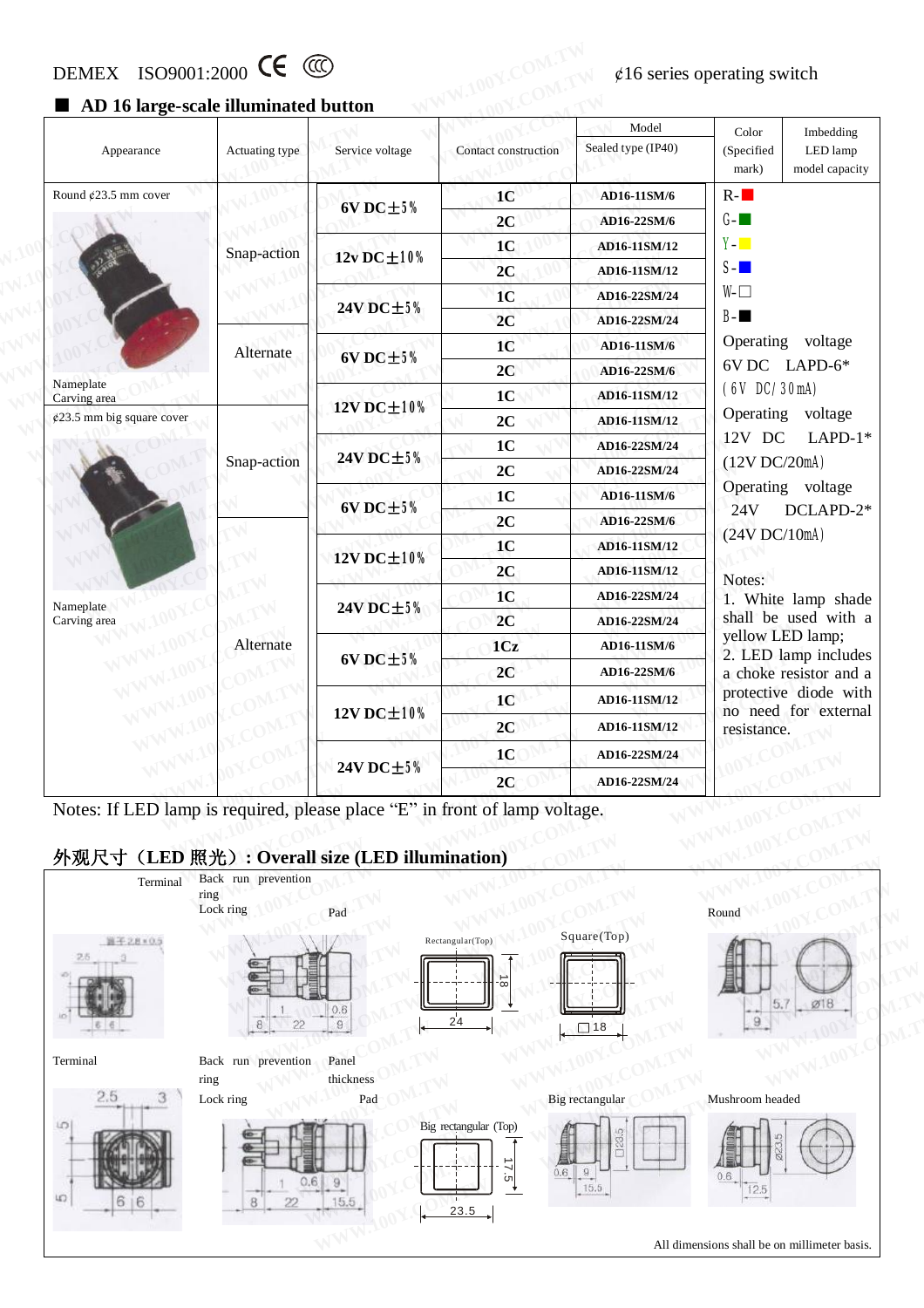## ■ **X16 Option** switch

#### ■ **Manipulator position changeable**



■ Contact action graph

| DEMEX ISO9001:2000 CE CO<br>X16 Option switch                                                                                                       |                              |                      | Contact action graph                                        |                                        | $\ell$ 16 series operating switch                                                    |                 |                                                        |                                      |
|-----------------------------------------------------------------------------------------------------------------------------------------------------|------------------------------|----------------------|-------------------------------------------------------------|----------------------------------------|--------------------------------------------------------------------------------------|-----------------|--------------------------------------------------------|--------------------------------------|
| <b>Manipulator position changeable</b><br>The manipulator position can be changed by virtue of front                                                | Position                     | Contact<br>cons-     |                                                             |                                        | Operating position and contact state (TOPVIEW)                                       |                 |                                                        |                                      |
| lid turning and lock-in mechanism originally created by                                                                                             |                              | truction             | $\blacktriangledown$<br>(Left)                              |                                        | (Center)                                                                             |                 |                                                        | (Right)                              |
| IDEC. The front lid is able to be locked in every other 45°<br>position to prevent it from automatic turning when installing.<br>Three segment type | Two<br>segments<br>lock-in   | 1 <sup>C</sup>       | <b>NO</b><br>Ò                                              | <b>NC</b>                              |                                                                                      |                 | <b>NO</b>                                              | <b>NC</b>                            |
| (C)<br>$\mathsf{R}$<br>(C)<br>$\mathsf{R}$<br>C<br>R                                                                                                |                              | 2C                   | Left contact<br>contact<br><b>NO</b><br><b>NC</b><br>Ô      | Right<br>NO<br><b>NC</b>               |                                                                                      |                 | Left contact<br>contact<br>N <sub>O</sub><br><b>NC</b> | Right<br>N <sub>O</sub><br><b>NC</b> |
| operating<br>Normal<br>position<br>(C)                                                                                                              | Three<br>segments<br>lock-in | 2C                   | Left contact Right<br>contact<br>NO<br><b>NC</b><br>Ω<br>c٩ | N <sub>C</sub><br>N <sub>O</sub><br>cδ | Left contact Right<br>contact<br><b>NO</b><br>NO<br><b>NC</b><br>$\sigma$<br>Ő<br>cΫ | <b>NC</b><br>cΫ | Left contact<br>contact<br><b>NC</b><br>NO<br>Ô.       | Right<br>NO<br><b>NC</b>             |
| <b>Model</b>                                                                                                                                        |                              |                      |                                                             |                                        |                                                                                      |                 |                                                        |                                      |
| Position<br>Appearance                                                                                                                              |                              | Contact construction |                                                             |                                        | Model<br>Sealed type                                                                 |                 | <b>Notes</b>                                           |                                      |

#### ■ **Model**

| <b>Model</b> |                        |                      |                      |                     |
|--------------|------------------------|----------------------|----------------------|---------------------|
| Appearance   | Position               | Contact construction | Model<br>Sealed type | <b>Notes</b>        |
| Round        |                        | 1 <sub>C</sub>       | $X16-11Y/B-2$        |                     |
|              | Two segments lock-in   | 2C                   | X16-22Y/B-2          |                     |
|              | Three segments lock-in | 2C                   | X16-22Y/B-3          |                     |
| Square       |                        | 1 <sub>C</sub>       | X16-11F/B-2          |                     |
|              | Two segments lock-in   | 2C                   | X16-22F/B-2          | (Knob color: black) |
|              | Three segments lock-in | 2C                   | X16-22F/B-3          | (Body color: black) |
| Rectangular  |                        | 1 <sub>C</sub>       | $X16-11J/B-2$        |                     |
|              | Two segments lock-in   | 2C                   | $X16-22J/B-2$        |                     |
|              | Three segments lock-in | 2C                   | $X16-22J/B-3$        |                     |

## External dimension graph

|                          | Three segments lock-in | 2C              | X16-22J/B-3         |                                              |                  |
|--------------------------|------------------------|-----------------|---------------------|----------------------------------------------|------------------|
| External dimension graph |                        |                 |                     |                                              |                  |
| Terminal                 | Anti-rolling ring      | Panel thickness |                     | All dimensions shall be on millimeter basis. |                  |
|                          | Lock ring              | Pad             | Rectangular(Top)    | Square(Top)                                  | Round(Top)       |
| 2.5<br>m                 |                        | 15.5            | ∸<br>$\infty$<br>24 |                                              | $\varnothing$ 18 |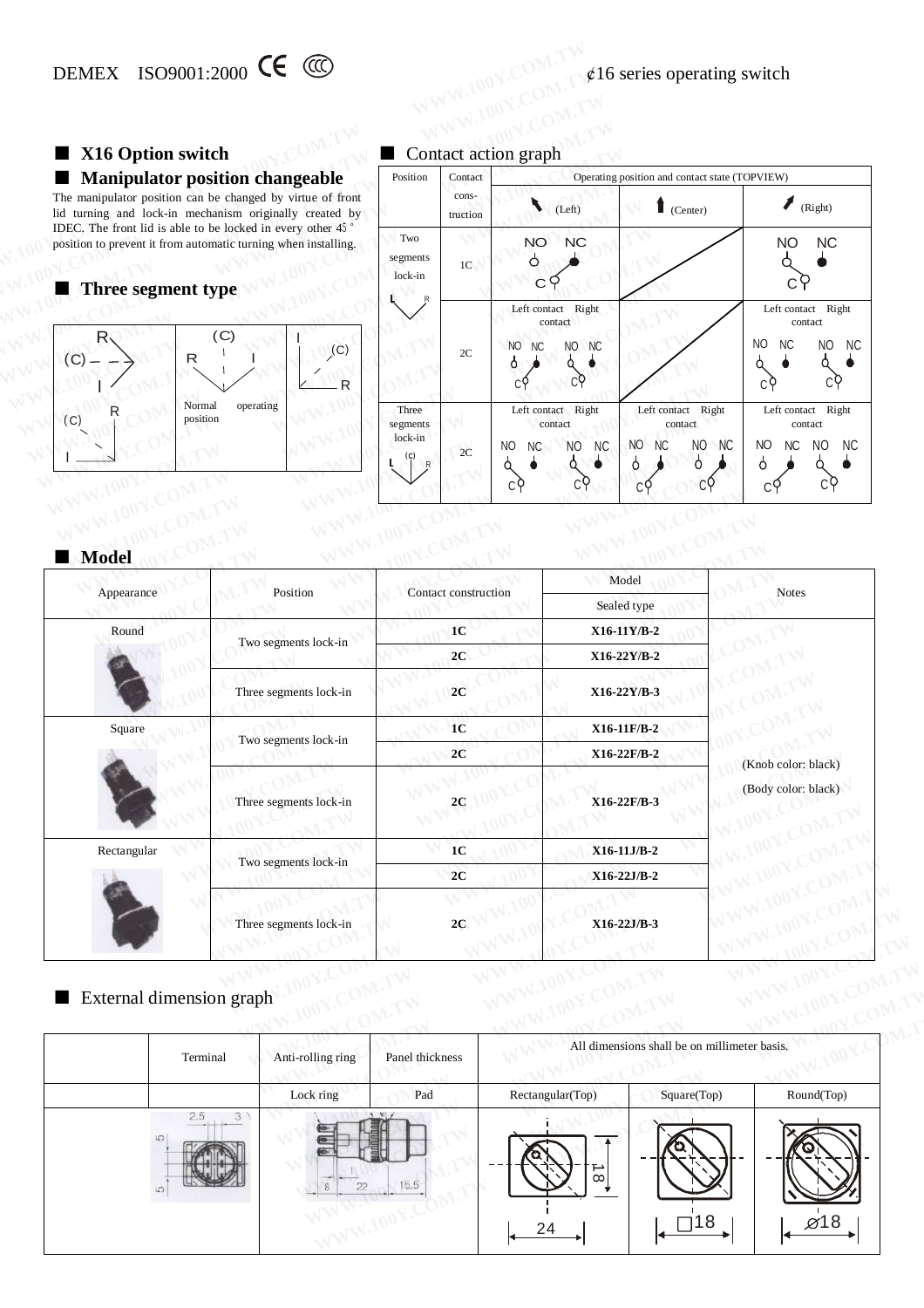## ■ **X16 Wheel key lock switch**



#### ■ Contact actuating graph

| DEMEX ISO9001:2000 CE CO<br>X16 Wheel key lock switch                                                                                                                                                |                              |                         | Contact actuating graph                                                     |                                                 |                                                                  |
|------------------------------------------------------------------------------------------------------------------------------------------------------------------------------------------------------|------------------------------|-------------------------|-----------------------------------------------------------------------------|-------------------------------------------------|------------------------------------------------------------------|
| <b>Manipulator position changeable</b>                                                                                                                                                               | Position                     | Contact                 |                                                                             | Operating position and contact status (TOPVIEW) |                                                                  |
| The manipulator position can be changed by virtue of front<br>lid whirl and lock-in mechanism originally created by IDEC.<br>The front lid is able to be locked in every other $45^{\circ}$ position |                              | cons-<br>truction       | $\bigcup$ (Left)                                                            | $\blacksquare$ (Center)                         | (Right)                                                          |
| to prevent it from automatic whirl when installing.<br>Three segment type                                                                                                                            | Two                          | $1\mathrm{C}$           | NO.<br><b>NC</b><br>P<br>C 9                                                |                                                 | <b>NO</b><br><b>NC</b>                                           |
| (C)<br>R.<br>(C)<br>R<br>$\left( $<br>R<br>Normal operating                                                                                                                                          | segments<br>lock-in          | 2C                      | Right<br>Left contact<br>contact<br>NO<br><b>NC</b><br>NO<br><b>NC</b><br>Ô |                                                 | Left contact<br>Right<br>contact<br>NO<br><b>NC</b><br>NO<br>NC. |
| (C)<br>position                                                                                                                                                                                      |                              | 2C                      | Right<br>Left contact<br>contact                                            | Right<br>Left contact<br>contact                | Left contact Right<br>contact                                    |
|                                                                                                                                                                                                      | Three<br>segments<br>lock-in |                         | <b>NC</b><br><b>NC</b><br>N <sub>O</sub><br>N <sub>O</sub><br>c۶<br>c٩      | NO<br>NO.<br>NC<br><b>NC</b><br>Ò<br>Ô.<br>cΫ   | NO.<br>N <sub>C</sub><br>NO.<br>NC.<br>O.                        |
| <b>Category</b>                                                                                                                                                                                      |                              |                         |                                                                             |                                                 |                                                                  |
| Position<br>Appearance                                                                                                                                                                               | Key hold position            | Contact<br>construction |                                                                             | Model<br>Sealed type                            | <b>Notes</b>                                                     |

| Category   |                         |                                                                                                                                                                                  |                                                                             |                      | cЧ<br>cΫ                                                  |  |
|------------|-------------------------|----------------------------------------------------------------------------------------------------------------------------------------------------------------------------------|-----------------------------------------------------------------------------|----------------------|-----------------------------------------------------------|--|
| Appearance | Position                | Key hold position                                                                                                                                                                | Contact<br>construction                                                     | Model<br>Sealed type | <b>Notes</b>                                              |  |
| Round      |                         | $\circledcirc$ $\circledcirc$                                                                                                                                                    | 1 <sub>C</sub>                                                              | $Y16-11Y/B-2$        | The key holds in $\bullet$                                |  |
|            |                         |                                                                                                                                                                                  | 2C<br>$Y16-22Y/B-2$<br>1 <sup>C</sup><br>Y16-11Y/B-2R<br>2C<br>Y16-22Y/B-2R |                      | position<br>and<br>releases<br>in<br>$\circ$<br>position. |  |
|            | Two segments            | $\mathbb{Q}$ $\circ$ $\mathbb{Q}$                                                                                                                                                |                                                                             |                      |                                                           |  |
|            | lock-in                 |                                                                                                                                                                                  |                                                                             |                      |                                                           |  |
|            |                         | $Q^{\circ}$                                                                                                                                                                      | 1 <sub>C</sub>                                                              | Y16-11Y/B-2L         | Two<br>keys<br>are<br>available.                          |  |
|            |                         |                                                                                                                                                                                  | 2C                                                                          | Y16-22Y/B-2L         |                                                           |  |
|            |                         | $\overline{\mathbb{Q}}\overset{\mathbb{Q}}{\underset{\smile}{\mathbb{Q}}}\overset{\mathbb{Q}}{\underset{\smile}{\mathbb{Q}}}\overset{\mathbb{Q}}{\underset{\smile}{\mathbb{Q}}}$ | 2C                                                                          | $Y16-22Y/B-3$        |                                                           |  |
|            |                         | $^{\circ}$ 0<br>$^\copyright$                                                                                                                                                    | 2C                                                                          | Y16-22Y/B-3R         |                                                           |  |
|            | Three segments          | $\bullet$ $\circ$ $\circ$                                                                                                                                                        | 2C                                                                          | Y16-22Y/B-3L         |                                                           |  |
|            | lock-in                 | $\bullet$ $\circ$ $\bullet$                                                                                                                                                      | 2C                                                                          | Y16-22Y/B-3LR        |                                                           |  |
|            |                         | $O \nvert O$                                                                                                                                                                     | 2C                                                                          | Y16-22Y/B-3C         |                                                           |  |
|            |                         | $O \nvert O$                                                                                                                                                                     | 2C                                                                          | Y16-22Y/B-3CR        |                                                           |  |
|            |                         | $\bullet$ $\bullet$                                                                                                                                                              | 2C                                                                          | Y16-22Y/B-3CL        |                                                           |  |
| Square     |                         | $Q^{\circ}$ $Q$                                                                                                                                                                  | 1 <sub>C</sub>                                                              | Y16-11F/B-2          |                                                           |  |
|            |                         |                                                                                                                                                                                  | 2C                                                                          | Y16-22F/B-2          |                                                           |  |
|            | Two segments<br>lock-in | $Q^{\circ}$ $Q$                                                                                                                                                                  | $1C$                                                                        | Y16-11F/B-2R         |                                                           |  |
|            |                         |                                                                                                                                                                                  | 2C                                                                          | Y16-22F/B-2R         |                                                           |  |
|            |                         | $\bullet$ $\circ$ $\circ$                                                                                                                                                        | 1 <sub>C</sub>                                                              | Y16-11F/B-2L         |                                                           |  |
|            |                         |                                                                                                                                                                                  | ${\bf 2C}$                                                                  | Y16-22F/B-2L         |                                                           |  |
|            |                         | $Q \nvert Q$<br>◡                                                                                                                                                                | ${\bf 2C}$                                                                  | $Y16-22F/B-3$        |                                                           |  |
|            |                         | $\circ$ $\circ$ $\circ$                                                                                                                                                          | 2C                                                                          | Y16-22F/B-3R         |                                                           |  |
|            | Three segments          | $\bullet$ $\circ$ $\circ$                                                                                                                                                        | $2\mathrm{C}$                                                               | Y16-22F/B-3L         |                                                           |  |
|            | lock-in                 | $Q^{\odot}$                                                                                                                                                                      | 2C                                                                          | Y16-22F/B-3LR        |                                                           |  |
|            |                         | 000                                                                                                                                                                              | 2C                                                                          | Y16-22F/B-3C         |                                                           |  |
|            |                         | $\overline{\mathbb{Q}}$ $\overline{\mathbb{Q}}$ $\overline{\mathbb{Q}}$                                                                                                          | 2C                                                                          | Y16-22F/B-3CR        |                                                           |  |
|            |                         | $\bullet$ $\bullet$                                                                                                                                                              | 2C                                                                          | Y16-22F/B-3L         |                                                           |  |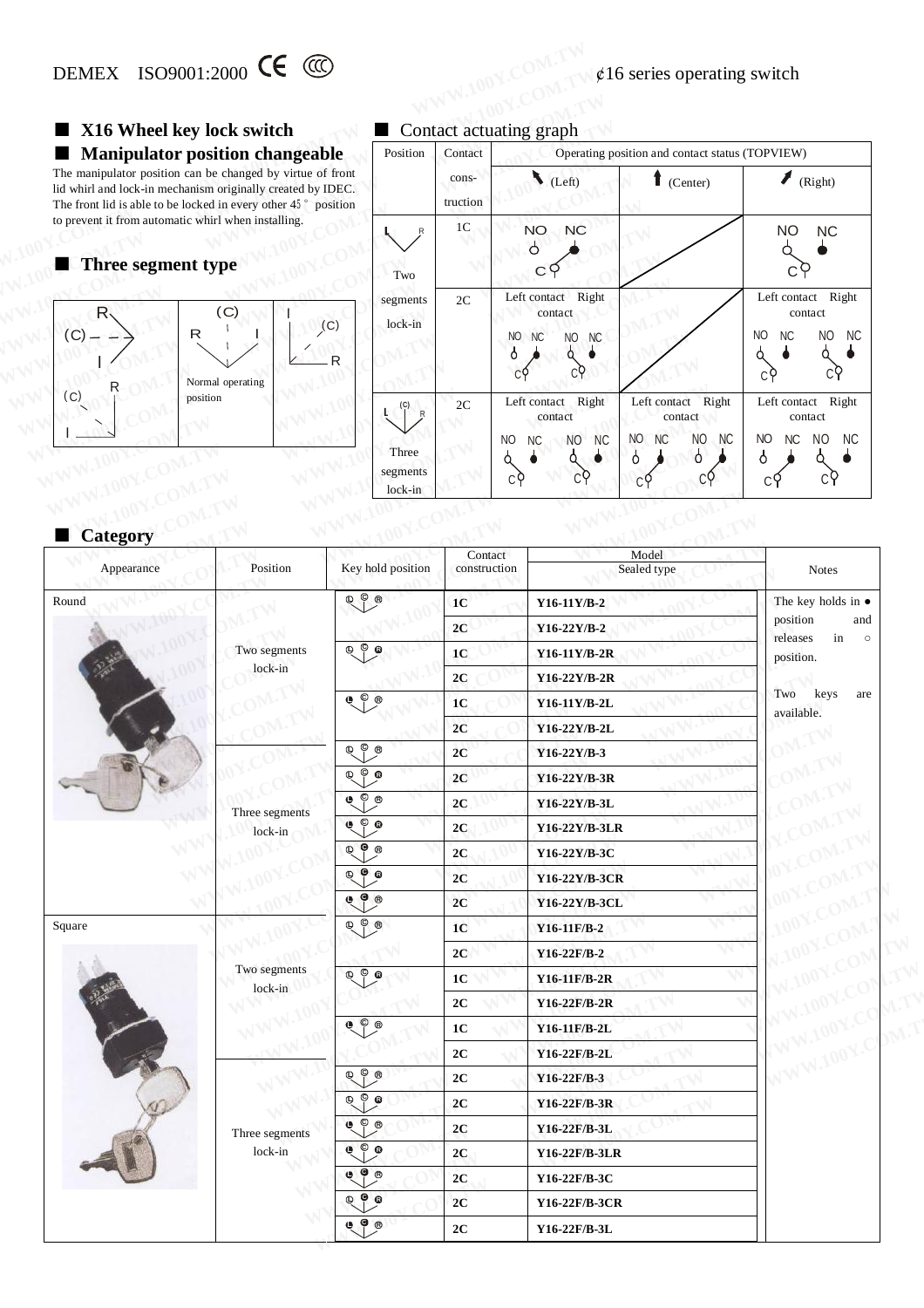# DEMEX ISO9001:2000 **CE**  $\bigotimes$   $\phi$ 16 series operating switch

| Category                             |                                   | Key hold            | Contact            | Model          | <b>Notes</b>               |    |              |  |
|--------------------------------------|-----------------------------------|---------------------|--------------------|----------------|----------------------------|----|--------------|--|
| Appearance                           | Position                          | position            | construction •     | Sealed type    |                            |    |              |  |
| Rectangular                          |                                   | ◉                   | 1 <sub>C</sub>     | $Y16-11J/B-2$  | The key holds in $\bullet$ |    |              |  |
|                                      |                                   |                     | 2C                 | $Y16-22J/B-2$  | position                   |    |              |  |
|                                      | Two segments                      | 1 <sub>C</sub>      | $Y16-11J/B-2R$     | in<br>releases |                            |    |              |  |
|                                      | lock-in                           |                     | 2C                 | Y16-22J/B-2R   | position.                  |    |              |  |
|                                      |                                   |                     | 1 <sub>C</sub>     | Y16-11J/B-2L   |                            |    |              |  |
|                                      |                                   |                     | 2C                 | Y16-22J/B-2L   | Two wheel keys are         |    |              |  |
|                                      |                                   |                     | $2\mathrm{C}$      | Y16-22J/B-3    | available.                 |    |              |  |
|                                      |                                   |                     | 2C                 | Y16-22J/B-3R   |                            |    |              |  |
|                                      | Three                             |                     |                    |                |                            | 2C | Y16-22J/B-3L |  |
|                                      | segments<br>lock-in               |                     | 2C                 | Y16-22J/B-3LR  |                            |    |              |  |
|                                      |                                   |                     | 2C                 | Y16-22J/B-3C   |                            |    |              |  |
|                                      |                                   |                     | 2C                 | Y16-22J/B-3CR  |                            |    |              |  |
|                                      |                                   | $\circledcirc$<br>Q | 2C                 | Y16-22J/B-3CL  |                            |    |              |  |
| External dimension graph<br>Terminal | Anti-rolling<br>ring<br>Lock ring |                     | Panel<br>thickness |                |                            |    |              |  |



Pull out front lid and push it in 450 spacing position, then the front lid is locked.